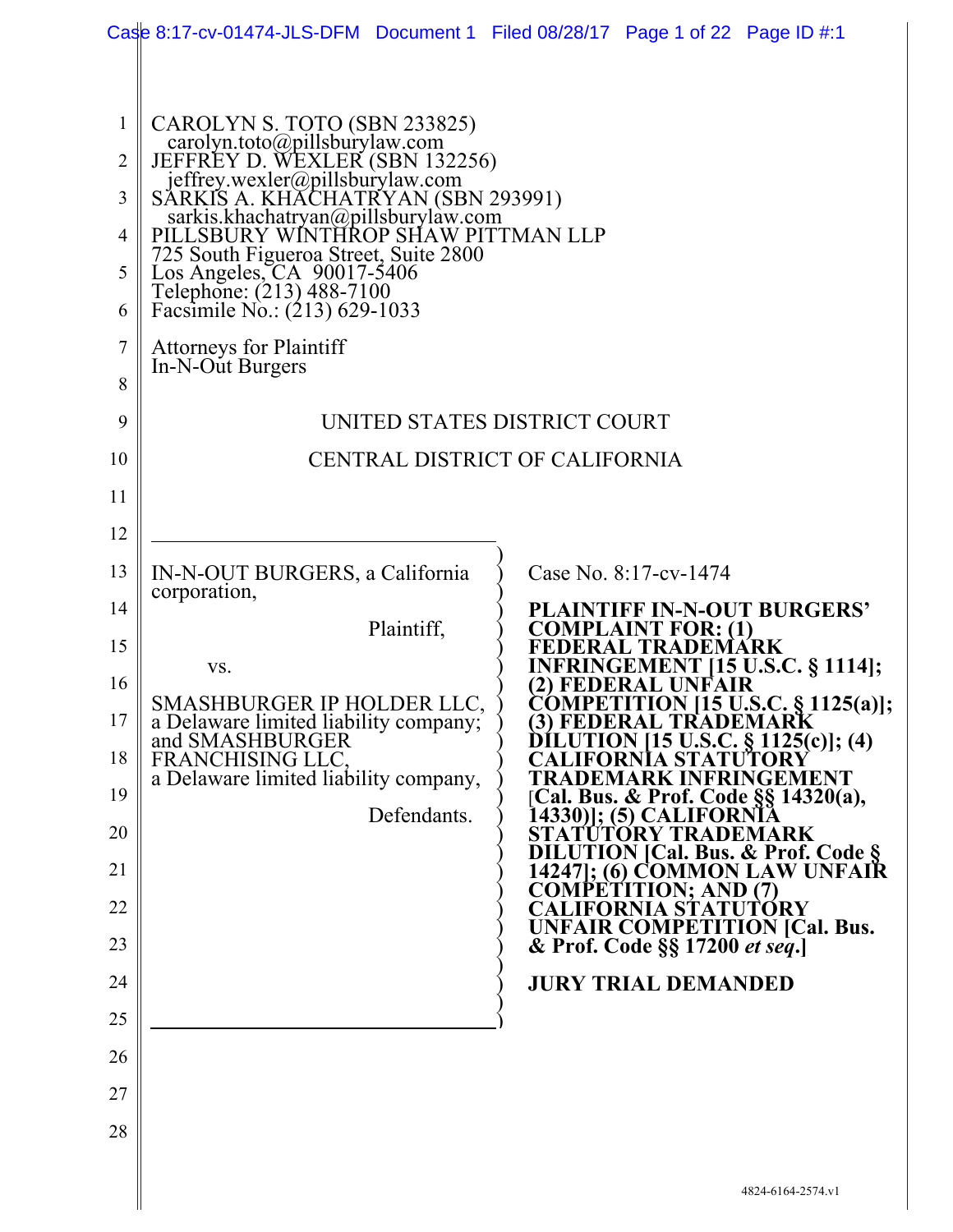2

1

Plaintiff In-N-Out Burgers ("In-N-Out") alleges as follows:

## **JURISDICTION AND VENUE**

3 4 5 6 7 8 9 10 11 12 13 14 1. This is a civil action seeking monetary damages and injunctive relief under federal and California law based upon trademark infringement, unfair competition, and trademark dilution by defendants Smashburger IP Holder LLC and Smashburger Franchising LLC (collectively, "Smashburger"). Smashburger has recently adopted the TRIPLE DOUBLE and SMASHBURGER TRIPLE DOUBLE marks to sell burgers in direct competition with In-N-Out, which sells burgers under, *inter alia,* the DOUBLE-DOUBLE, TRIPLE TRIPLE, and QUAD QUAD marks, each of which is protected by federal and California trademark registrations. Smashburger's use of the TRIPLE DOUBLE and SMASHBURGER TRIPLE DOUBLE marks is likely to confuse and mislead the consuming public, and injure In-N-Out, by causing consumers to believe incorrectly that Smashburger's products originate from or are authorized by In-N-Out.

15 16 17 18 19 20 21 22 23 24 25 26 27 28 2. The Court has federal question jurisdiction under 15 U.S.C. § 1121 and 28 U.S.C. §§ 1331 and 1338(a) over In-N-Out's First, Second, and Third Claims for Relief for infringement of federally registered trademarks, unfair competition, and trademark dilution actionable under the Lanham Act, 15 U.S.C. §§ 1051 *et seq.*, because the claims arise under an act of Congress relating to trademarks. The Court has jurisdiction pursuant to 28 U.S.C. § 1338(b) over Smashburger's Fourth, Fifth, Sixth, and Seventh Claims for Relief under California law for infringement of California-registered trademarks, dilution of trademarks, common law unfair competition, and statutory unfair competition under Cal. Bus. & Prof. Code §§ 17200 *et seq.* because those claims are joined with substantial and related claims under the trademark laws, and the Court also has supplemental jurisdiction over those claims under 28 U.S.C. § 1367(a) because those claims are so related to In-N-Out's claims within the Court's original jurisdiction that they form part of the same case or controversy under Article III of the United States Constitution.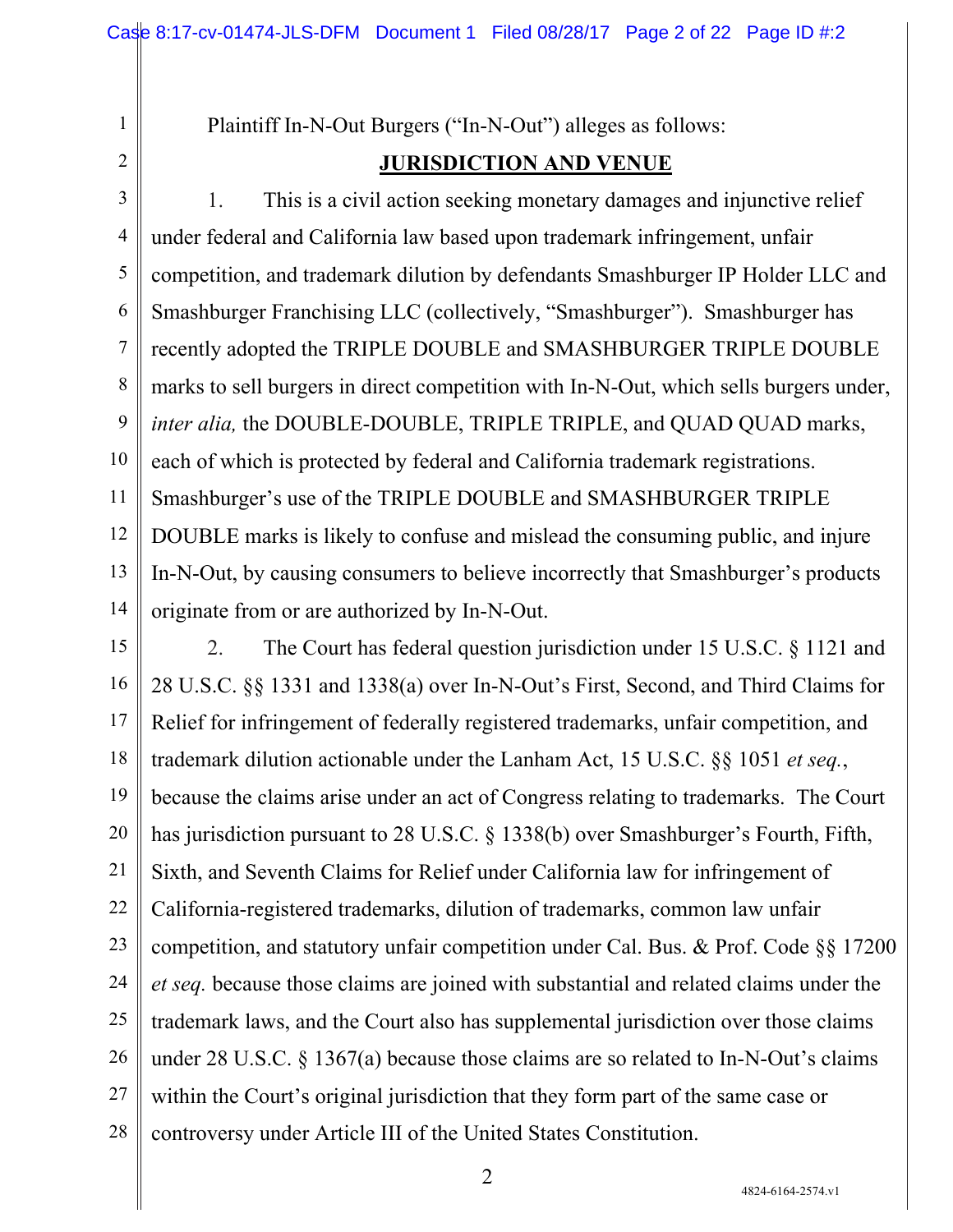1 2 3 4 5 6 3. This Court has personal jurisdiction over Smashburger, and venue is proper in the Central District of California pursuant to 28 U.S.C. § 1391(b). In-N-Out is informed and believes, and based thereon alleges, that Smashburger operates its restaurants throughout the Central District of California, including in Orange County. The effects of Smashburger's infringing acts have been felt in the State of California and in this District, where In-N-Out is located.

### **THE PARTIES**

8 9 10 11 4. In-N-Out is a California corporation having its principal place of business in Irvine, California. In-N-Out operates a chain of quick-service restaurants specializing in hamburger and cheeseburger sandwiches and other products and services.

12 13 14 15 16 17 18 5. In-N-Out is informed and believes, and based thereon alleges, that defendants Smashburger IP Holder LLC and Smashburger Franchising LLC are both Delaware limited liability companies, each having a principal place of business at 3900 East Mexico Avenue, Suite 1200, Denver, Colorado 80210. In-N-Out is further informed and believes, and based thereon alleges, that Smashburger operates a chain of quick-service restaurants specializing in hamburger and cheeseburger sandwiches and other products and services.

19

7

# **IN-N-OUT'S BUSINESS AND MARKS**

20 21 22 23 24 6. Founded in 1948 by Harry Snyder and his wife Esther Snyder, In-N-Out operates a highly recognizable and successful chain of quick-service restaurants specializing in hamburger and cheeseburger sandwiches and other products and services. In-N-Out remains a family owned and operated business and currently operates more than 300 restaurants in the United States.

25 26 27 28 7. Celebrated for its fresh food and other high standards of quality, In-N-Out consistently rates as the top quick-service restaurant in customer satisfaction surveys. In 2015, Zagat users rated In-N-Out as the favorite chain restaurant in Los Angeles. In April 2015, In-N-Out earned the top ranking from consumers for the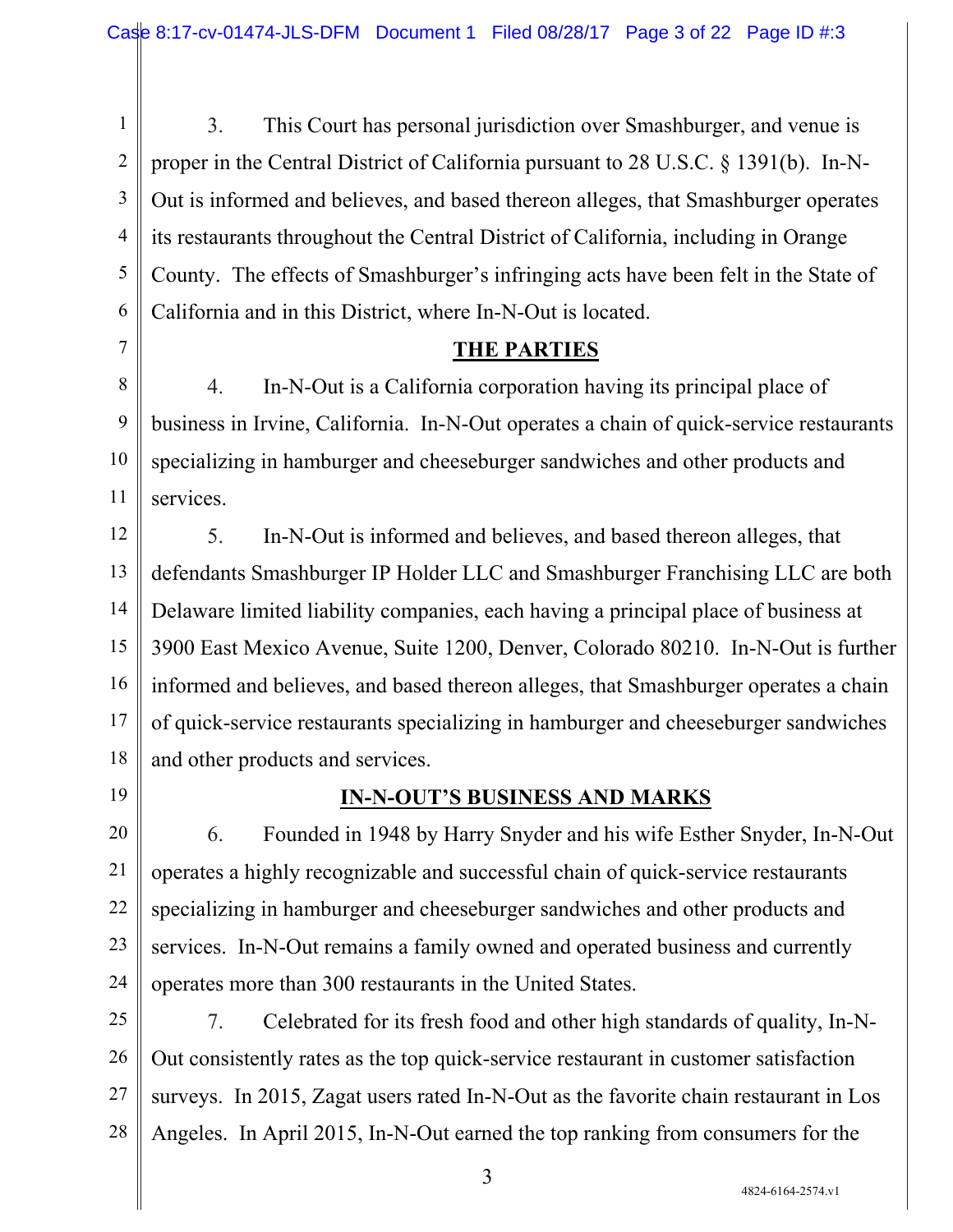1 2 third year in a row in the Limited-Service category in Nation's Restaurant News' annual Consumer Picks report.

3 4 5 6 7 8 8. In 2014, the National Restaurant Association ranked In-N-Out as the nation's top hamburger spot, "head and shoulders above the rest." Also in 2014, OC Metro magazine named In-N-Out as the most trustworthy brand in Orange County for the second consecutive year, based on a consumer survey. In 2013, the Quick Service Restaurant (QSR) Benchmark Study rated In-N-Out as "America's Favorite Burger Brand."

9 10 11 9. In 2011, Zagat's fast food survey lauded In-N-Out as the number one large quick service chain in the "Top Food" category. In 2010, Consumer Reports ranked In-N-Out as the nation's top burger sandwich chain

12 13 14 15 10. In-N-Out has amassed tremendous consumer goodwill over the decades. It is an iconic brand, and its products and services have acquired renown and a fiercely devoted fan base throughout the country, including in its home state of California.

16 17 18 19 20 21 11. In-N-Out owns a family of marks, along with the goodwill associated therewith, that are comprised of a number followed by another number and that are used in its restaurants in association with its food offerings, including the following valid and subsisting United States trademark registrations (collectively, the "Federal Registered Marks") registered on the Principal Register of the United States Patent and Trademark Office (the "USPTO"):

| <b>Exhibit</b> | <b>Mark</b>              | U.S.<br><b>Registration</b><br>No. | Registration<br><b>Date</b> | <b>Description of Services</b><br>or Goods                                  |
|----------------|--------------------------|------------------------------------|-----------------------------|-----------------------------------------------------------------------------|
| A              | DOUBLE-<br><b>DOUBLE</b> | 1,002,370                          | 1/21/1975                   | Specially prepared<br>sandwich as part of<br>restaurant services (IC<br>042 |

28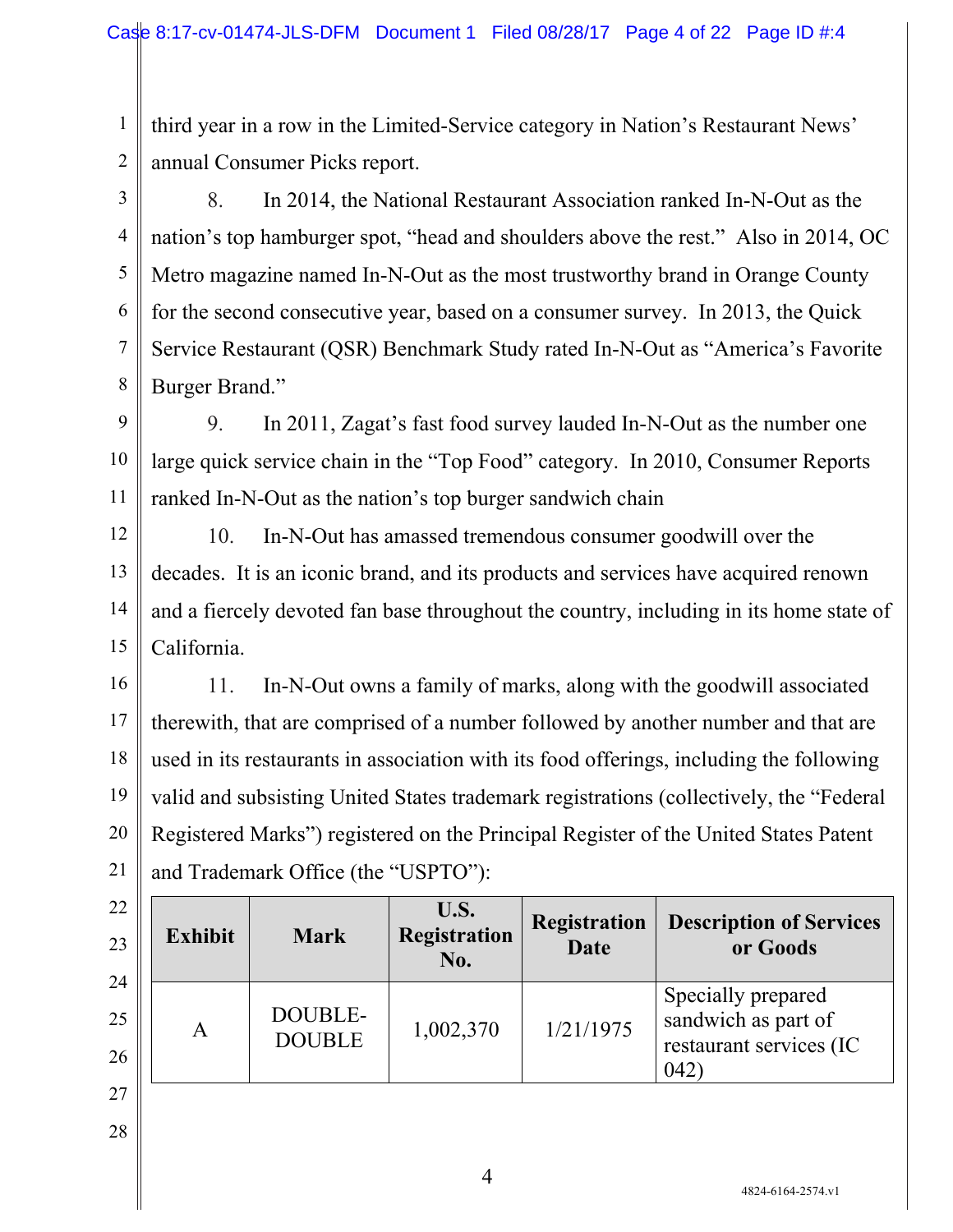| <b>DOUBLE</b><br>Off the Premises (IC<br>B<br>8/18/1981<br>1,165,723<br><b>DOUBLE</b><br>030)<br>A sandwich, namely, a<br>burger the principal<br>DOUBLE-<br>2/10/2009<br>$\mathcal{C}$<br>3,572,485<br><b>DOUBLE</b><br>Sandwiches; custom-<br>made sandwiches (IC<br>030); prepared meals<br>DOUBLE-<br>D<br>12/10/2013<br>4,446,247<br><b>DOUBLE</b><br>including bread and<br>029)<br>and children (IC 025)<br><b>DOUBLE</b><br>10/21/2014<br>4,625,449<br>E<br><b>DOUBLE</b><br>and cheeseburger<br><b>TRIPLE</b><br>$\Gamma$<br>1,598,825<br>5/29/1990<br>sandwiches, for | <b>Exhibit</b> | <b>Mark</b>   | U.S.<br><b>Registration</b><br>No. | Registration<br>Date | <b>Description of Services</b><br>or Goods                                                                                               |
|---------------------------------------------------------------------------------------------------------------------------------------------------------------------------------------------------------------------------------------------------------------------------------------------------------------------------------------------------------------------------------------------------------------------------------------------------------------------------------------------------------------------------------------------------------------------------------|----------------|---------------|------------------------------------|----------------------|------------------------------------------------------------------------------------------------------------------------------------------|
|                                                                                                                                                                                                                                                                                                                                                                                                                                                                                                                                                                                 |                |               |                                    |                      | Hamburger Sandwiches<br>for Consumption On or                                                                                            |
|                                                                                                                                                                                                                                                                                                                                                                                                                                                                                                                                                                                 |                |               |                                    |                      | ingredients of which are<br>two meat patties and two<br>slices of cheese (IC 030)                                                        |
|                                                                                                                                                                                                                                                                                                                                                                                                                                                                                                                                                                                 |                |               |                                    |                      | consisting primarily of<br>meat and vegetables and<br>cheese, and the aforesaid<br>meals provided in bowls,<br>boxes, bags and trays (IC |
|                                                                                                                                                                                                                                                                                                                                                                                                                                                                                                                                                                                 |                |               |                                    |                      | Aprons; Hats; Shirts for<br>infants, babies, toddlers                                                                                    |
| the premises (IC 030)                                                                                                                                                                                                                                                                                                                                                                                                                                                                                                                                                           |                | <b>TRIPLE</b> |                                    |                      | Hamburger sandwiches<br>consumption on or off                                                                                            |
|                                                                                                                                                                                                                                                                                                                                                                                                                                                                                                                                                                                 |                |               | 5                                  |                      | 4824-6164-2574.vl                                                                                                                        |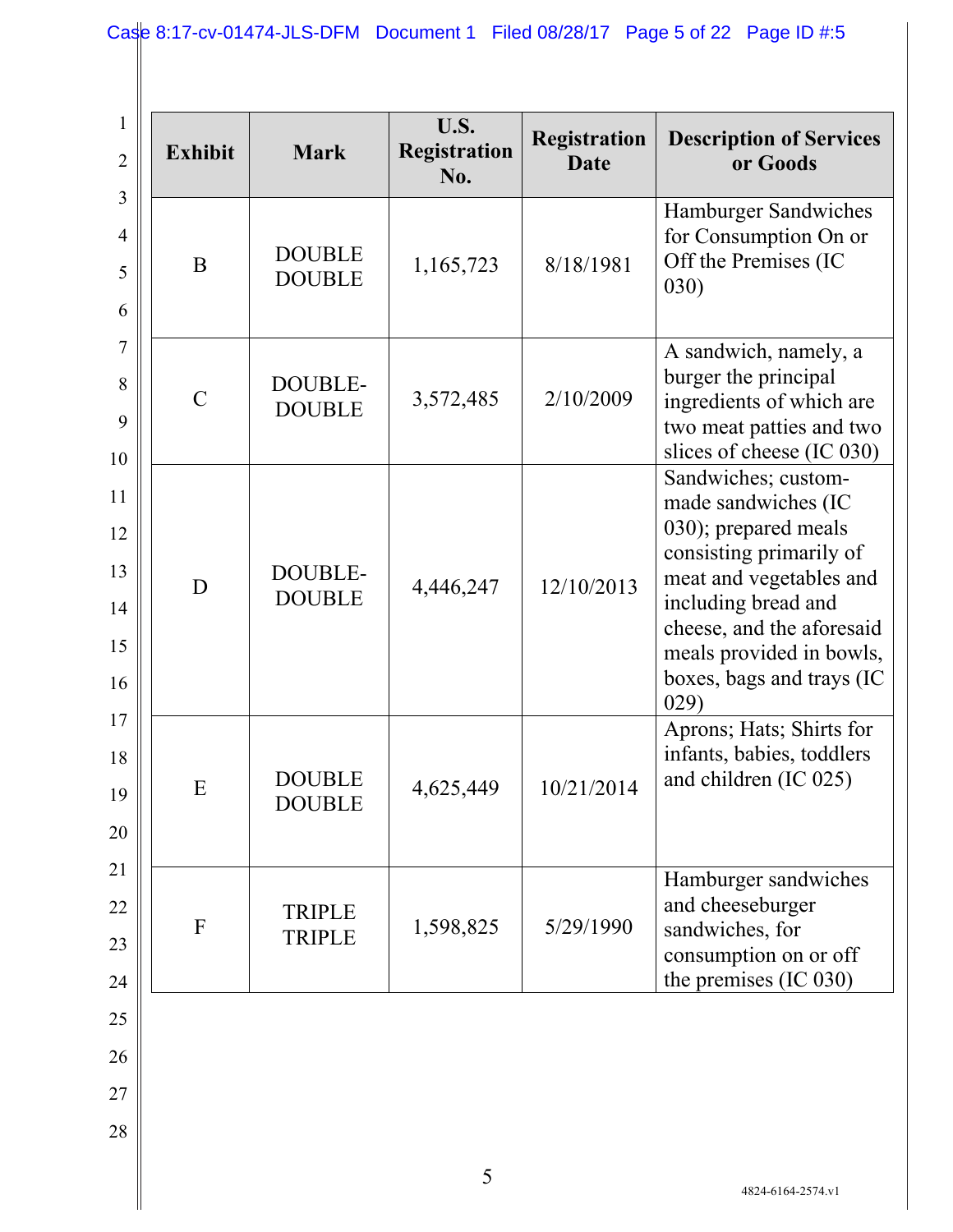| <b>Exhibit</b> | <b>Mark</b>                | U.S.<br><b>Registration</b><br>No. | Registration<br><b>Date</b> | <b>Description of Services</b><br>or Goods                                                                                                                                  |
|----------------|----------------------------|------------------------------------|-----------------------------|-----------------------------------------------------------------------------------------------------------------------------------------------------------------------------|
| G              | <b>QUAD</b><br><b>QUAD</b> | 1,598,826                          | 5/29/1990                   | Hamburger sandwiches<br>and cheeseburger<br>sandwiches, for<br>consumption on or off<br>the premises (IC 030)                                                               |
| H              | 2 X 2                      | 1,609,251                          | 8/7/1990                    | Hamburger sandwiches<br>and cheeseburger<br>sandwiches, for<br>consumption on or off<br>the premises (IC 030)                                                               |
| I              | 3 X 3                      | 1,602,609                          | 6/19/1990                   | Made-to-order<br>cheeseburger sandwiches<br>having three cooked beef<br>hamburger patties and<br>three cheese slices, for<br>consumption on or off<br>the premises (IC 030) |
| J              | 4 X 4                      | 1,955,465                          | 2/13/1996                   | Made-to-order<br>cheeseburger sandwiches<br>having four cooked beef<br>hamburger patties and<br>four cheese slices for<br>consumption on or off<br>the premises (IC 030)    |

21

22

23

24

12. True and correct copies of the registration certificates for the Federal Registered Marks are attached hereto as **Exhibits A-J**, respectively, and are incorporated by reference.

25 26 27 13. Out of the ten Federal Registered Marks, the following eight are incontestable registrations pursuant to 15 U.S.C. § 1065: U.S. Reg. Nos. 1,002,370, 1,165,723, 3,572,485, 1,598,825, 1,598,826, 1,609,251, 1,602,609, and 1,955,465.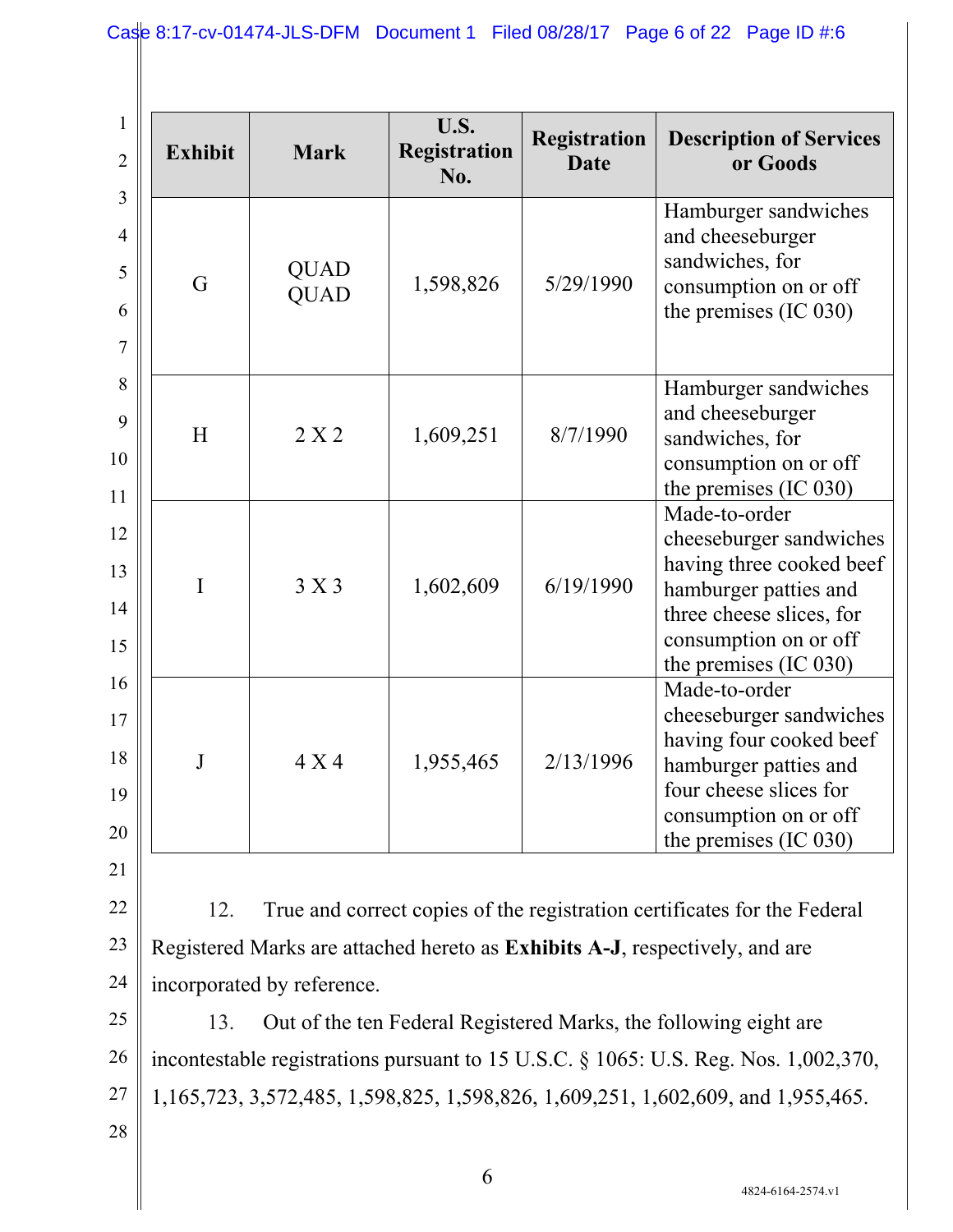1 2 3 4 14. Moreover, In-N-Out owns a similar family of California trademark and service mark registrations that are also comprised of a number followed by another number, including the following marks (collectively, the "State Registered Marks") registered with the California Secretary of State:

5

6 7 8 9 10 11 12 13 14 15 16 17 18 19 20 21 22 23 24 25 26 27 28 **Exhibit Mark California Registration No. Registration Date Description of Services or Goods**   $K$  DOUBLE- $\overline{D}$ OUBLE 2539 9/19/1973 Restaurant services in connection with the sale of food such as hamburgers, cheeseburgers (Class No. 100)  $L \qquad$  DOUBLE-DOUBLE 51534 9/19/1973 Restaurant foods such as hamburgers, cheeseburgers (Class No. 46) M TRIPLE 91353 1/12/1990 Hamburger and cheeseburger sandwiches for consumption on or off the premises (Class No. 46) N | QUAD<br>QUAD 91373 1/17/1990 Hamburger and cheeseburger sandwiches for consumption on or off the premises (Class No. 46)  $\overline{O}$  | 2 X 2 | 91354 | 1/12/1990 Hamburger and cheeseburger sandwiches for consumption on or off the premises (Class No. 46)  $P$  3 X 3 91381 1/17/1990 Hamburger and cheeseburger sandwiches for consumption on or off the premises (Class No. 46)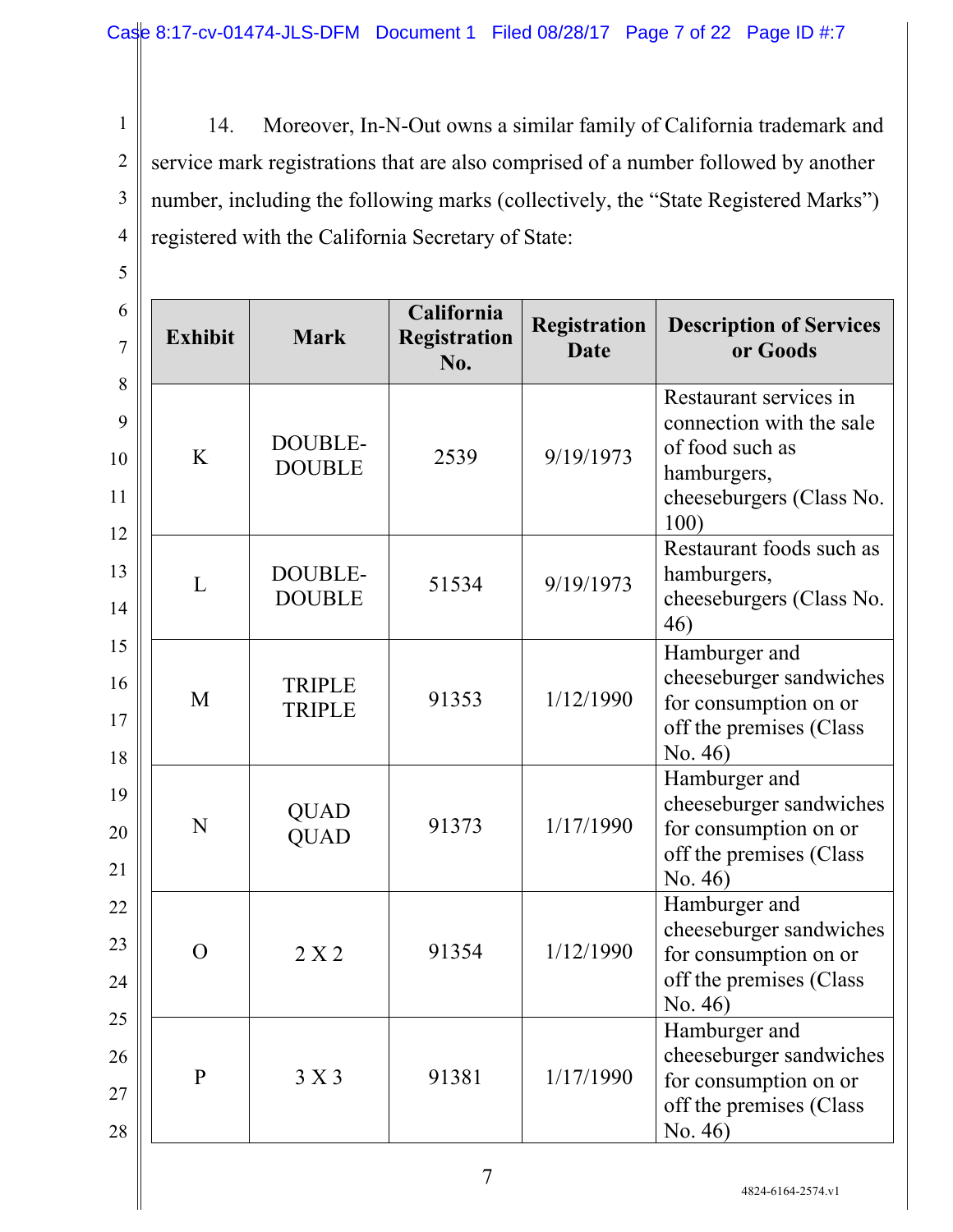#### Case 8:17-cv-01474-JLS-DFM Document 1 Filed 08/28/17 Page 8 of 22 Page ID  $\#3$

| $\overline{2}$<br>$\mathcal{E}$ | <b>Exhibit</b> | <b>Mark</b> | California<br><b>Registration</b><br>No. | <b>Registration</b><br><b>Date</b> | <b>Description of Services</b><br>or Goods                                                              |
|---------------------------------|----------------|-------------|------------------------------------------|------------------------------------|---------------------------------------------------------------------------------------------------------|
| $\overline{4}$<br>6             |                | 4 X 4       | 91368                                    | 1/17/1990                          | Hamburger and<br>cheeseburger sandwiches<br>for consumption on or<br>off the premises (Class<br>No. 46) |

8 9 10 15. True and correct copies of the registrations for the State Registered Marks, with the most recent renewal certificates, are attached hereto as **Exhibits K-Q**, respectively, and are incorporated by reference.

11 12 13 14 15 16 16. In-N-Out owns all right, title and interest in and to the Federal Registered Marks and the State Registered Marks (collectively, the "Registered Marks"). As shown above, In-N-Out has obtained trademark and service mark registrations for the Registered Marks for a range of food and other products and services, including, *inter alia*, restaurant services, and hamburger and cheeseburger sandwiches.

17 18 19 20 21 22 17. The Registered Marks have been used in interstate commerce, including extensively in California, to identify and distinguish In-N-Out's products and services for decades, and they serve as symbols of In-N-Out's quality, reputation, and goodwill. In-N-Out's menu has largely stayed the same since it opened its first restaurant almost seventy (70) years ago and it has become well known across the United States for its dedication to serving fresh, high quality and delicious food.

23 24 25 26 27 18. Since at least as early as 1963, In-N-Out has continuously used its registered DOUBLE-DOUBLE trademark in connection with hamburger sandwiches in interstate commerce. Since at least as early as 1966, In-N-Out has continuously used its registered TRIPLE TRIPLE trademark in connection with hamburger sandwiches in interstate commerce.

28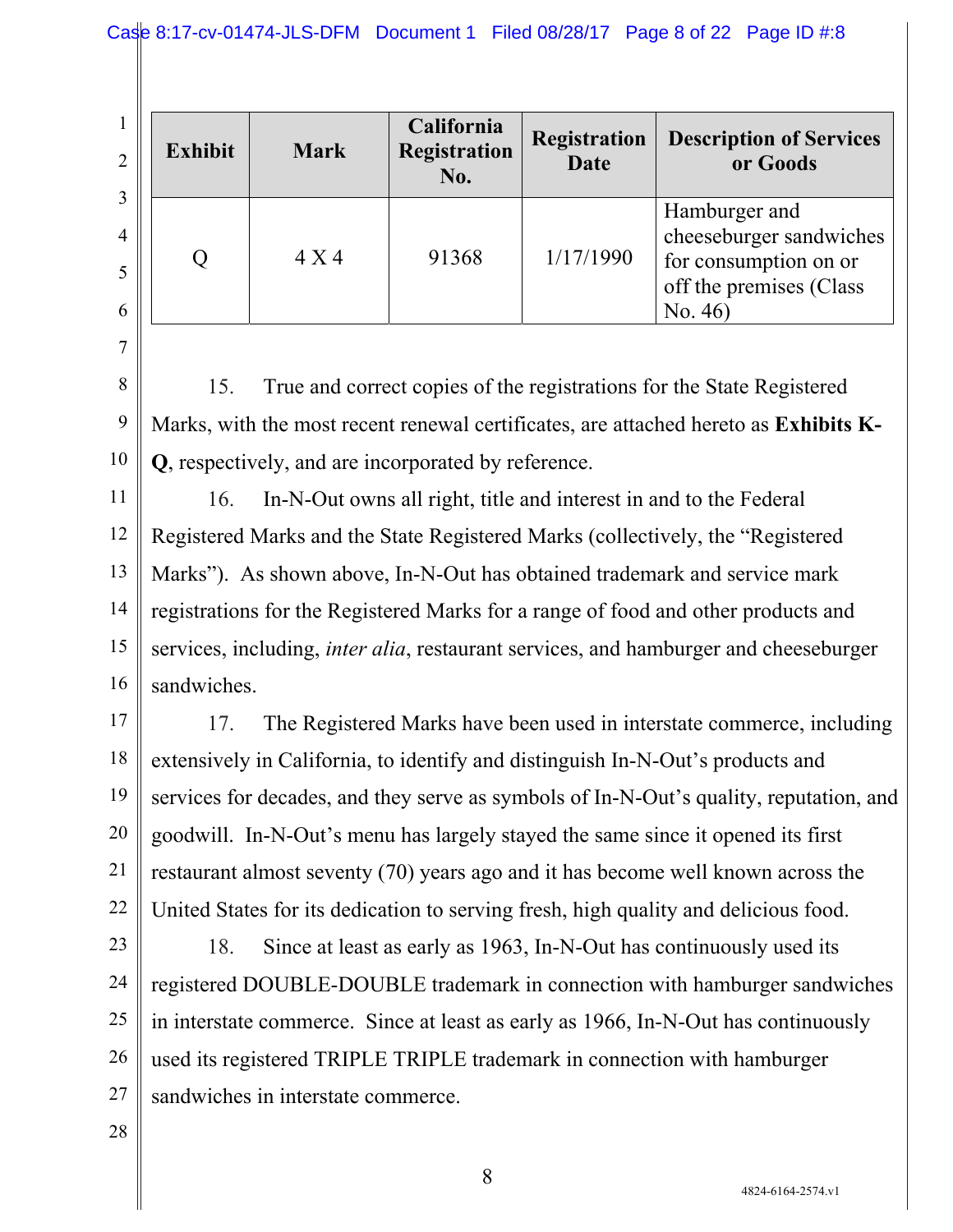1 2 3 19. In-N-Out uses its Registered Marks in association with food and restaurant services for its customers. As one example, In-N-Out uses its Registered Marks on its menu, food packaging, advertising materials and promotional items.

4

7

5 6 8 9 10 20. As another example, In-N-Out uses the Registered Marks on its "Not-So-Secret Menu" and through customer use. The Not-So-Secret Menu refers to menu items that are not shown on the menu in In-N-Out's restaurants but are publicized and widely known and used by customers, whether by word of mouth or, more recently, by online communications like social media and blog posts. Ordering such items from the Not-So-Secret Menu is known to be a unique and popular feature of In-N-Out that appeals to customer enjoyment and satisfaction.

11 12 13 14 15 21. In-N-Out is also widely known for providing variations of its menu items to customize orders for providing an exceptional customer experience. Accordingly, In-N-Out's customers commonly mix the DOUBLE-DOUBLE, TRIPLE TRIPLE, and QUAD QUAD menu names to form names to customize orders, including "Triple Double."

16 17 22. Likewise, In-N-Out's customers also commonly mix the 2 X 2, 3 X 3, and 4 X 4 menu names to form names to customize orders, including "3 X 2."

18 19 23. Through its restaurants and online store, In-N-Out has sold and continues to sell goods throughout the United States.

20 21 22 24. In-N-Out makes use of its Registered Marks in interstate commerce, including extensively throughout California, by displaying them on product packaging, menus, signage, promotional materials and advertising materials.

23 24 25 26 25. In-N-Out has invested millions of dollars in developing, advertising and otherwise promoting the Registered Marks in the United States in an effort to create a strong association among In-N-Out's products and services, its consumer goodwill and its Registered Marks.

27 28 26. As a result of the care and skill exercised by In-N-Out in the conduct of its business, the high quality of its products and services offered under its Registered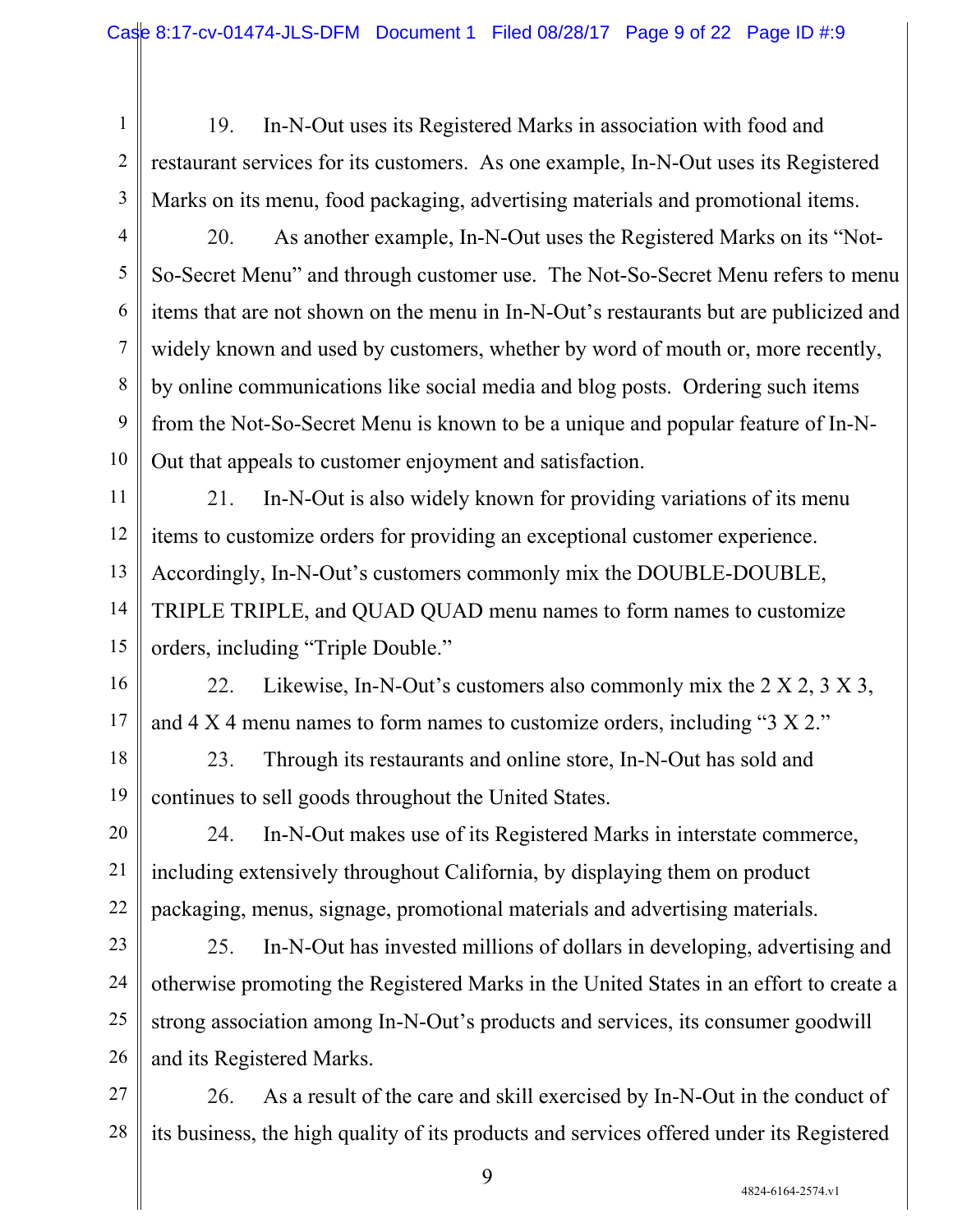1 2 3 4 5 Marks, and the extensive advertising, sale and promotion of In-N-Out's products bearing the Registered Marks, the Registered Marks have acquired secondary meaning throughout the United States, and they are widely recognized by the general consuming public as a designation that In-N-Out is the source of the goods and services bearing the Registered Marks.

6

7

8

9

27. Since the date of first use of each of the Registered Marks, In-N-Out has intended to maintain exclusive ownership of the Registered Marks and to continue use of the Registered Marks in interstate commerce, including extensively in California, in connection with In-N-Out's products and services.

10 11 28. In-N-Out has carefully monitored and policed the use of the Registered Marks and maintains tight control over the use of the Registered Marks.

12

### **SMASHBURGER'S INFRINGING ACTS**

13 14 15 16 29. In-N-Out is informed and believes, and based thereon alleges, that Smashburger is in exactly the same industry as In-N-Out, as Smashburger also operates a chain of quick-service restaurants specializing in hamburger and cheeseburger sandwiches.

17 18 19 30. In-N-Out is informed and believes, and based thereon alleges, that Smashburger operates more than 345 restaurants across 38 states in the United States, including 36 locations in California.

20 21 22 23 31. In-N-Out is informed and believes, and based thereon alleges, that in July 2017, Smashburger launched a new burger product under the marks TRIPLE DOUBLE and SMASHBURGER TRIPLE DOUBLE in all of its restaurant locations nationwide.

24 25 26 27 32. Smashburger has advertised, and continues to advertise, its TRIPLE DOUBLE burger on the home page of Smashburger's website, where the TRIPLE DOUBLE mark is prominently displayed. *See* http://smashburger.com/. A true and correct screenshot of the home page of

28 Smashburger's webpage is attached hereto as **Exhibit R**.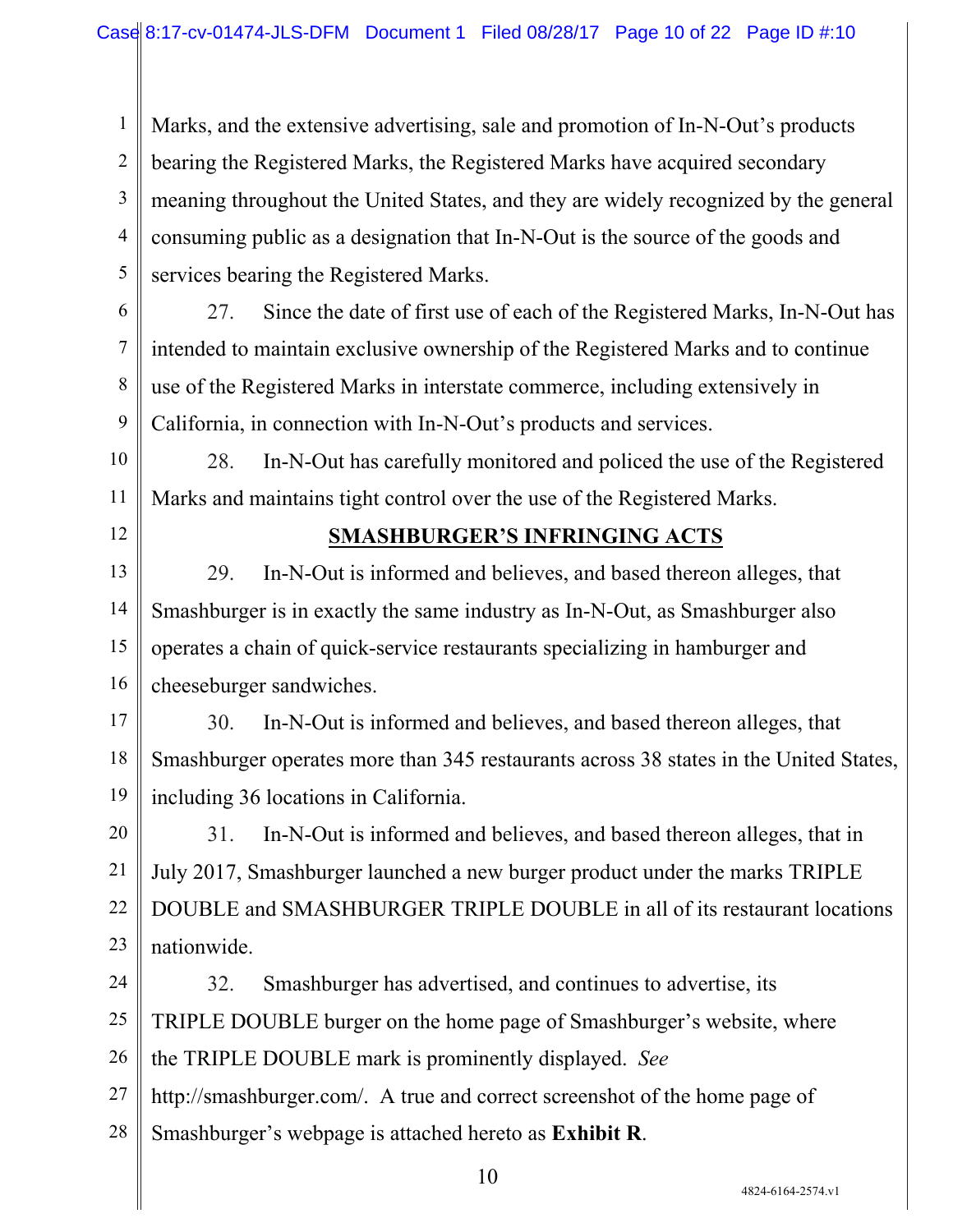1 2 33. Smashburger has advertised, and continues to advertise, its TRIPLE DOUBLE burger on its social media handles. *See* 

3 https://www.instagram.com/p/BWX6\_gHgUY-/?hl=en&taken-

4 5 by=smashburgerA. A true and correct screenshot of a post on Smashburger's Instagram account is attached hereto as **Exhibit S**.

6 7 8 9 34. In-N-Out is informed and believes, and based thereon alleges, that Smashburger's burger sold under the TRIPLE DOUBLE and SMASHBURGER TRIPLE DOUBLE marks has a similar price point to In-N-Out's DOUBLE-DOUBLE and TRIPLE TRIPLE burgers.

10 11 12 13 35. Prior to its use of the TRIPLE DOUBLE and SMASHBURGER TRIPLE DOUBLE marks, Smashburger IP Holder LLC filed four intent-to-use applications with the USPTO on November 14, 2016, which are summarized in the following table (collectively, "Smashburger's Trademark Applications"):

| <b>Mark</b>                                | U.S. App.<br><b>Serial No.</b> | Filing<br>Date | <b>Description of Services or</b><br>Goods                                          |
|--------------------------------------------|--------------------------------|----------------|-------------------------------------------------------------------------------------|
| <b>TRIPLE DOUBLE</b>                       | 87/236,154                     | 11/14/2016     | Carry-out restaurants;<br>restaurant services; self-service<br>restaurants (IC 043) |
| <b>SMASHBURGER</b><br><b>TRIPLE DOUBLE</b> | 87/236,167                     | 11/14/2016     | Carry-out restaurants;<br>restaurant services; self-service<br>restaurants (IC 043) |
| <b>TRIPLE DOUBLE</b>                       | 87/236,274                     | 11/14/2016     | Sandwiches (IC 030)                                                                 |
| <b>SMASHBURGER</b><br><b>TRIPLE DOUBLE</b> | 87/236,287                     | 11/14/2016     | Sandwiches (IC 030)                                                                 |

26

14

36. The USPTO published all four applications for opposition in the *Official Gazette* on April 4, 2017.

28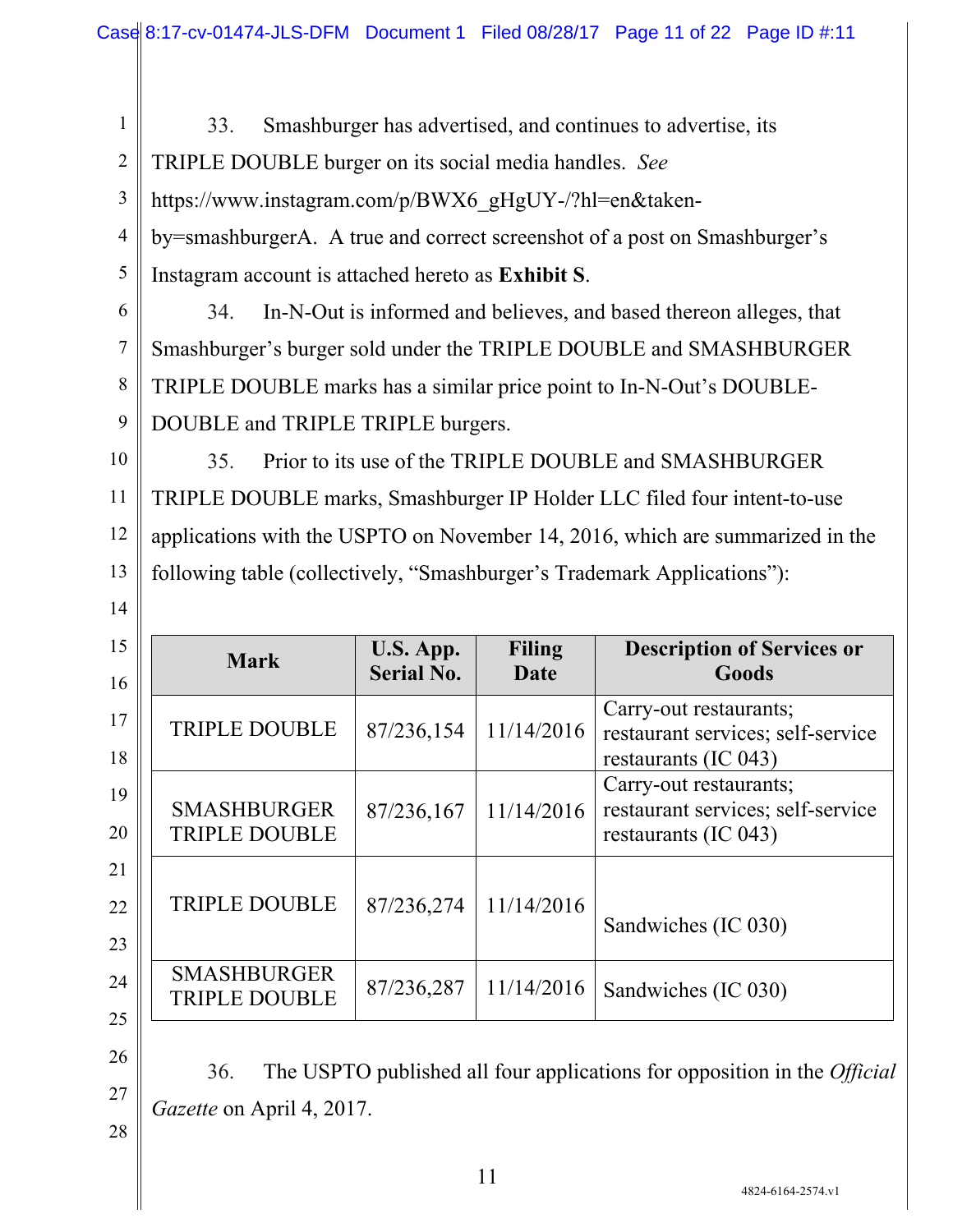- 1 2 3 4 37. In-N-Out filed a Consolidated Notice of Opposition with the Trademark Trial and Appeal Board (the "TTAB") on June 2, 2017, opposing Smashburger's Trademark Applications. This opposition proceeding is currently pending before the TTAB as *In-N-Out Burgers v. Smashburger IP Holder LLC*, Opp. No. 91/234,860.
- 5 6 7 8 9 38. Smashburger was aware of the existence of In-N-Out's Registered Marks before it began using the TRIPLE DOUBLE and SMASHBURGER TRIPLE DOUBLE marks in commerce, as is evidenced by the fact that Smashburger first commenced use of such marks in commerce after In-N-Out filed its Consolidated Notice of Opposition in which it opposed Smashburger's Trademark Applications.
- 10 11 12 13 39. In-N-Out is informed and believes, and based thereon alleges, that Smashburger chose to use the TRIPLE DOUBLE and SMASHBURGER TRIPLE DOUBLE marks because Smashburger knew, prior to its use such marks, that each of In-N-Out's Registered Marks is famous and connotes a high standard of quality.
- 14 15 16 17 18 19 40. In-N-Out is informed and believes, and based thereon alleges, that Smashburger, being in the same field as In-N-Out, providing the same products as In-N-Out and being aware of In-N-Out's marks and reputation associated therewith, chose to adopt and use the TRIPLE DOUBLE and SMASHBURGER TRIPLE DOUBLE marks to trade on the goodwill associated with In-N-Out's Registered Marks.
- 20

41. In-N-Out is not affiliated in any way with Smashburger's business.

21 22 23 42. Without authorization from In-N-Out, and despite the fact that Smashburger is in no way affiliated with In-N-Out, Smashburger has sold and advertised, and continues to sell and advertise, its TRIPLE DOUBLE burger.

24 25 26 27 28 43. Smashburger's unauthorized use of the TRIPLE DOUBLE and SMASHBURGER TRIPLE DOUBLE marks in the sale of its burger products and in its marketing and advertising materials creates a likelihood of consumer confusion because actual and prospective customers are likely to believe that In-N-Out has approved or licensed Smashburger's use of its marks, or that In-N-Out is somehow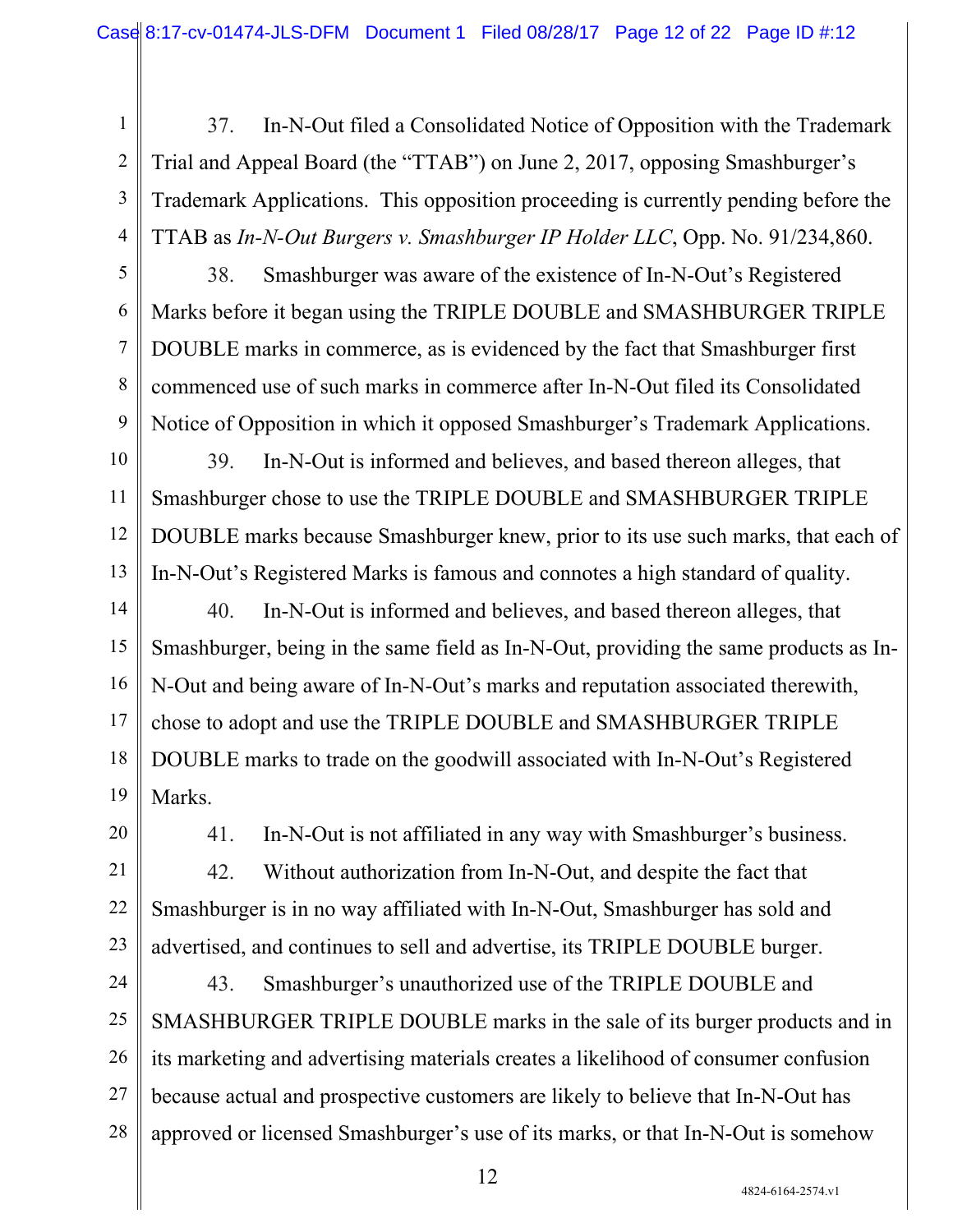1 2 3 affiliated or connected with Smashburger or its services. In fact, In-N-Out has not sponsored, licensed, or authorized Smashburger's goods or services, and Smashburger and its services are not affiliated or connected with In-N-Out.

4 44. Further, Smashburger's use of In-N-Out's famous trademarks implies that the quality of the goods and services offered by Smashburger is the same as that of In-N-Out.

#### **FIRST CLAIM FOR RELIEF**

### **(Federal Trademark Infringement (15 U.S.C. § 1114))**

9 10 45. In-N-Out refers to the allegations contained in paragraphs 1 through 44 above and incorporates them by reference as though fully set forth herein.

11 12 46. In-N-Out exclusively owns the Registered Marks, which are valid and enforceable.

13 14 47. In-N-Out has used the Registered Marks in interstate commerce in connection with the advertising and promotion of its restaurant goods and services.

15 16 17 48. Without authorization, Smashburger has used and continues to use the marks TRIPLE DOUBLE and SMASHBURGER TRIPLE DOUBLE in interstate commerce in connection with its restaurant business and hamburger products.

18 19 20 21 49. In-N-Out is informed and believes, and based thereon alleges, that Smashburger's unauthorized use of the marks TRIPLE DOUBLE and SMASHBURGER TRIPLE DOUBLE has caused, and will likely continue to cause, confusion, mistake, or deception in the relevant consumer market.

22 23 24 50. Smashburger's unauthorized use of the marks TRIPLE DOUBLE and SMASHBURGER TRIPLE DOUBLE constitutes infringement of federally registered trademarks in violation of 15 U.S.C. § 1114.

25 26 27 51. In-N-Out has suffered, and will continue to suffer, damages as a result of Smashburger's unauthorized use of the marks TRIPLE DOUBLE and SMASHBURGER TRIPLE DOUBLE.

28

5

6

7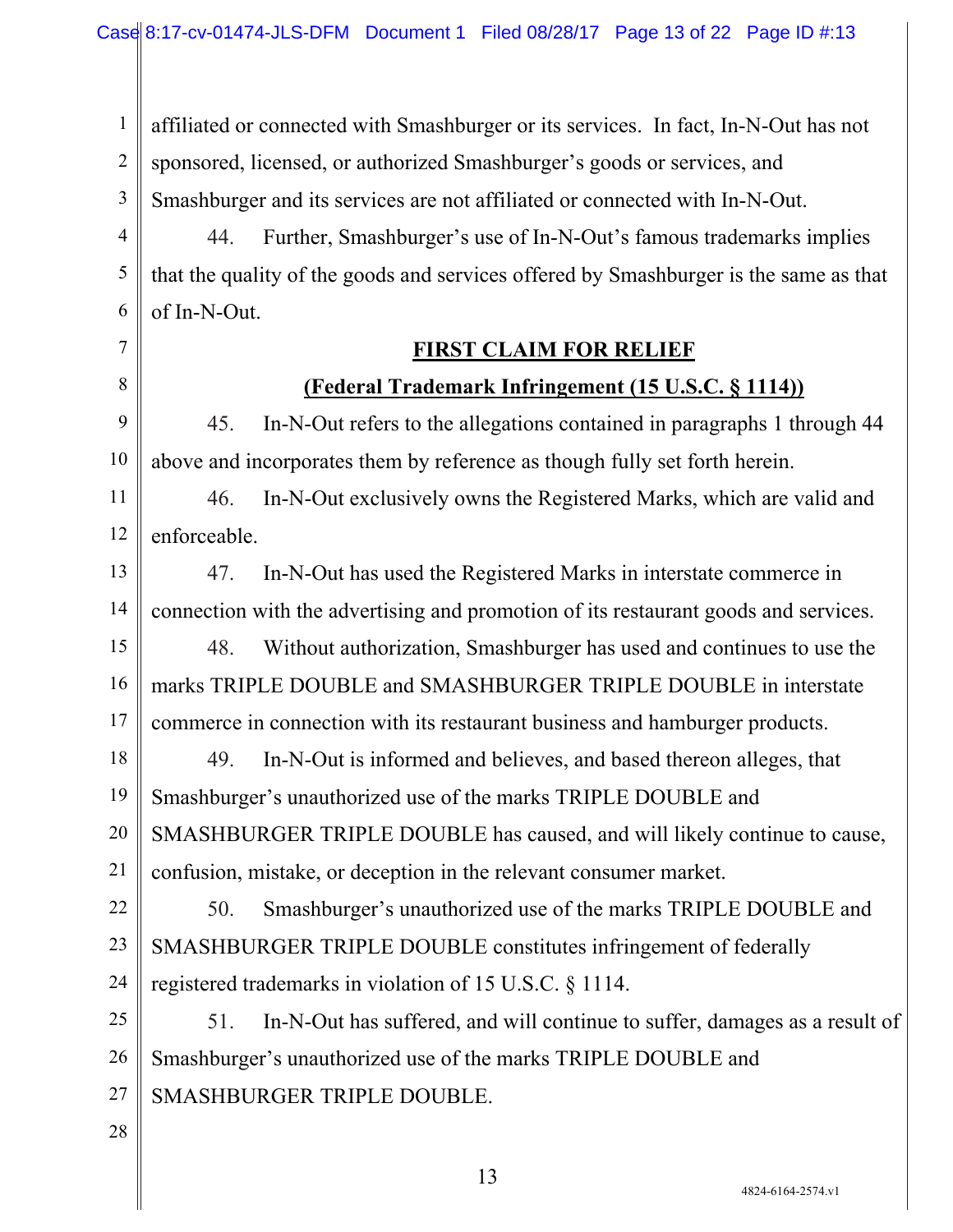1 2 3 4 52. In-N-Out is informed and believes, and based thereon alleges, that Smashburger has acted in bad faith and/or willfully in using the marks TRIPLE DOUBLE and SMASHBURGER TRIPLE DOUBLE in connection with its restaurant services and burger sandwiches.

5 6 7 8 53. Smashburger's infringing acts have caused and will continue to cause In-N-Out to suffer irreparable injuries to its reputation and goodwill. In-N-Out does not have an adequate remedy at law to recover for this harm, and it is therefore entitled to injunctive relief.

## 9 10

11

19

20

21

22

#### **SECOND CLAIM FOR RELIEF**

### **(Federal Unfair Competition (15 U.S.C. § 1125(a)))**

12 54. In-N-Out refers to the allegations contained in paragraphs 1 through 53 above and incorporates them by reference as though fully set forth herein.

13 14 15 16 17 18 55. In-N-Out is informed and believes, and based thereon alleges, that Smashburger's unauthorized use of the marks TRIPLE DOUBLE and SMASHBURGER TRIPLE DOUBLE in connection with its goods and services constitutes a false designation of origin, a false or misleading description of fact, and/or false or misleading representation of fact, and has caused and is likely to cause confusion, mistake, and/or deception as to:

- a. the affiliation, connection or association of the Registered Marks with Smashburger;
- b. the origin, sponsorship or approval of Smashburger's use of the Registered Marks; and

23 24 25 26 c. the nature, characteristics, or qualities of Smashburger's goods that bear and services that are rendered in connection with the marks TRIPLE DOUBLE and SMASHBURGER TRIPLE DOUBLE.

27 28 56. The aforesaid acts constitute unfair competition in violation of 15 U.S.C.  $§ 1125(a).$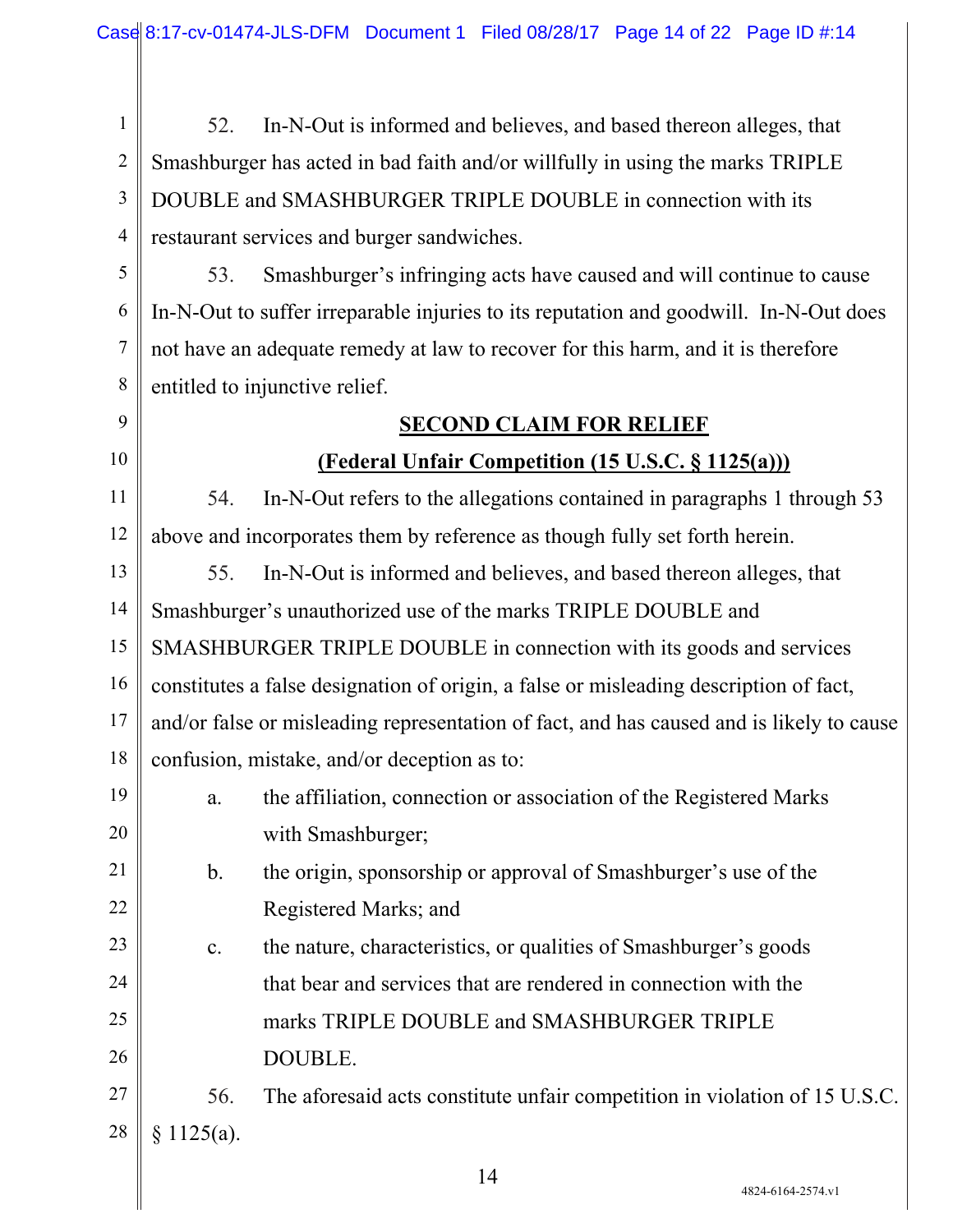1 2 3 57. In-N-Out has suffered, and will continue to suffer, damages as a result of Smashburger's unauthorized use of the marks TRIPLE DOUBLE and SMASHBURGER TRIPLE DOUBLE.

4 5 6 7 58. In-N-Out is informed and believes, and based thereon alleges, that Smashburger has acted in bad faith and/or willfully in using the marks TRIPLE DOUBLE and SMASHBURGER TRIPLE DOUBLE in connection with its restaurant services and burger sandwiches.

8 9 10 11 59. Smashburger's infringing acts have caused and will continue to cause In-N-Out to suffer irreparable injuries to its reputation and goodwill. In-N-Out does not have an adequate remedy at law to recover for this harm, and it is therefore entitled to injunctive relief.

#### **THIRD CLAIM FOR RELIEF**

#### **(Federal Trademark Dilution (15 U.S.C. § 1125(c)))**

14 15 60. In-N-Out refers to the allegations contained in paragraphs 1 through 59 above and incorporates them by reference as though fully set forth herein.

16 17 18 61. The Registered Marks are distinctive and famous in the United States and were famous before Smashburger's use of the marks TRIPLE DOUBLE and SMASHBURGER TRIPLE DOUBLE.

19 20 21 62. Smashburger's actions have and are likely to dilute, blur, and tarnish the distinctive quality of the Registered Marks, and lessen the capacity of the Registered Marks to identify and distinguish In-N-Out's products.

22 23 63. Smashburger's acts constitute trademark dilution in violation of 15 U.S.C. § 1125(c).

24 25 64. In-N-Out has suffered, and will continue to suffer, damages as a result of Smashburger's conduct constituting trademark dilution.

26 27 65. Smashburger's acts have caused and will continue to cause In-N-Out to suffer irreparable injuries to its reputation and goodwill. In-N-Out does not have an

28

12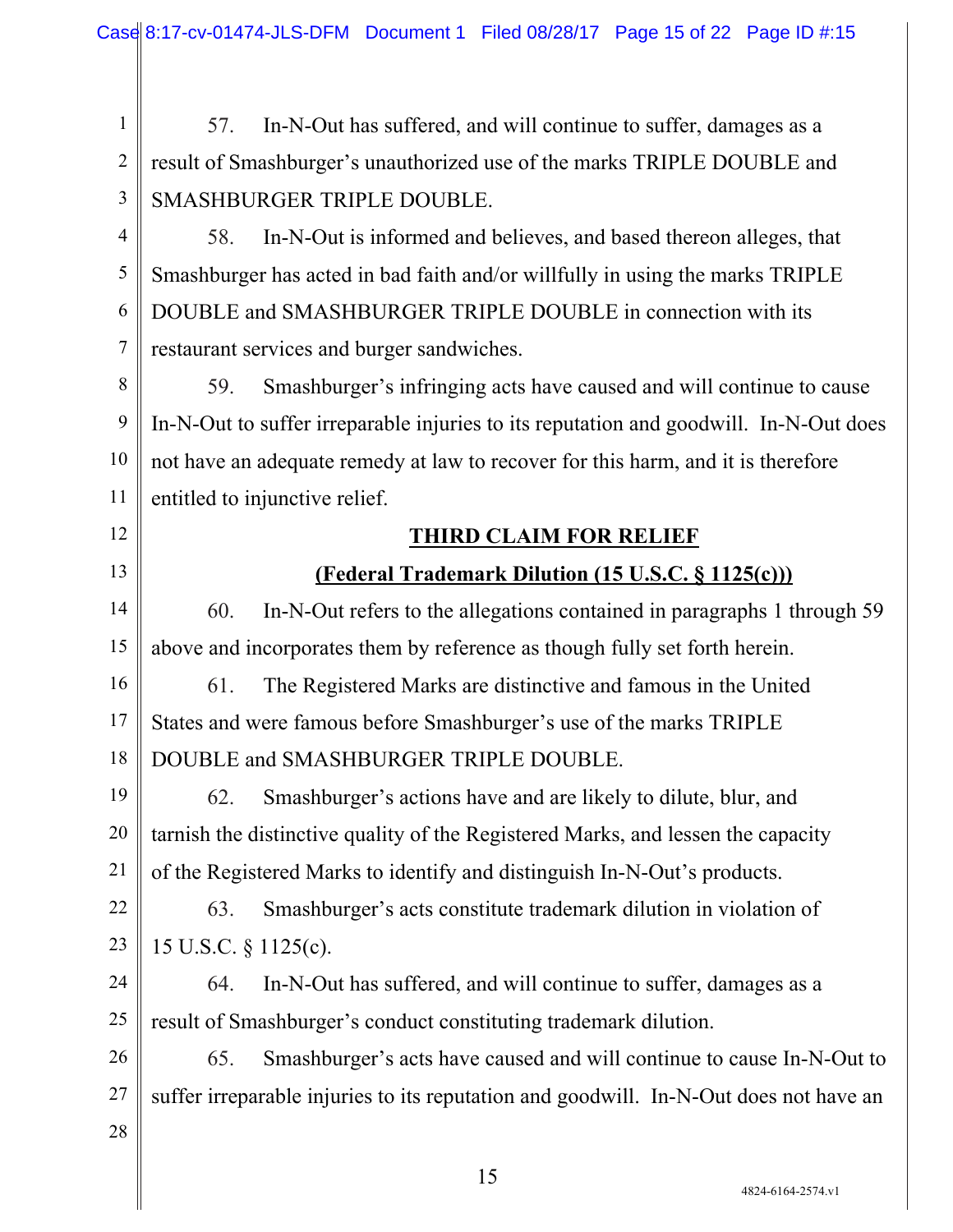1 2 adequate remedy at law to recover for this harm, and is therefore entitled to injunctive relief pursuant to 15 U.S.C. § 1125(c)(2).

3

4

#### **FOURTH CLAIM FOR RELIEF**

### **(Trademark Infringement (Cal. Bus. & Prof. Code §§ 14320(a), 14330))**

5 6 66. In-N-Out refers to the allegations contained in paragraphs 1 through 65 above and incorporates them by reference as though fully set forth herein.

7 8 67. In-N-Out exclusively owns the State Registered Marks, which are valid and enforceable.

9 10 11 68. In-N-Out has used the State Registered Marks in interstate commerce, including extensively in California, in connection with the advertising and promotion of its restaurant goods and services.

12 13 14 15 69. Without consent or authorization, Smashburger has used and continues to use the marks TRIPLE DOUBLE and SMASHBURGER TRIPLE DOUBLE in interstate commerce, including in California, in connection with its restaurant business and hamburger products.

16 17 18 19 70. In-N-Out is informed and believes, and based thereon alleges, that Smashburger's unauthorized use of the marks TRIPLE DOUBLE and SMASHBURGER TRIPLE DOUBLE has caused, and will likely continue to cause, confusion, mistake, or deception in the relevant consumer market.

20 21 22 71. In-N-Out has suffered, and will continue to suffer, damages as a result of Smashburger's unauthorized use of the marks TRIPLE DOUBLE and SMASHBURGER TRIPLE DOUBLE.

23 24 25 26 72. Smashburger's unauthorized use of the marks TRIPLE DOUBLE and SMASHBURGER TRIPLE DOUBLE constitutes infringement of state registered trademarks in violation of Cal. Bus. & Prof. Code §§ 14320(a) and 14330.

27 28 73. In-N-Out is informed and believes, and based thereon alleges, that Smashburger has acted in bad faith and/or willfully in using the marks TRIPLE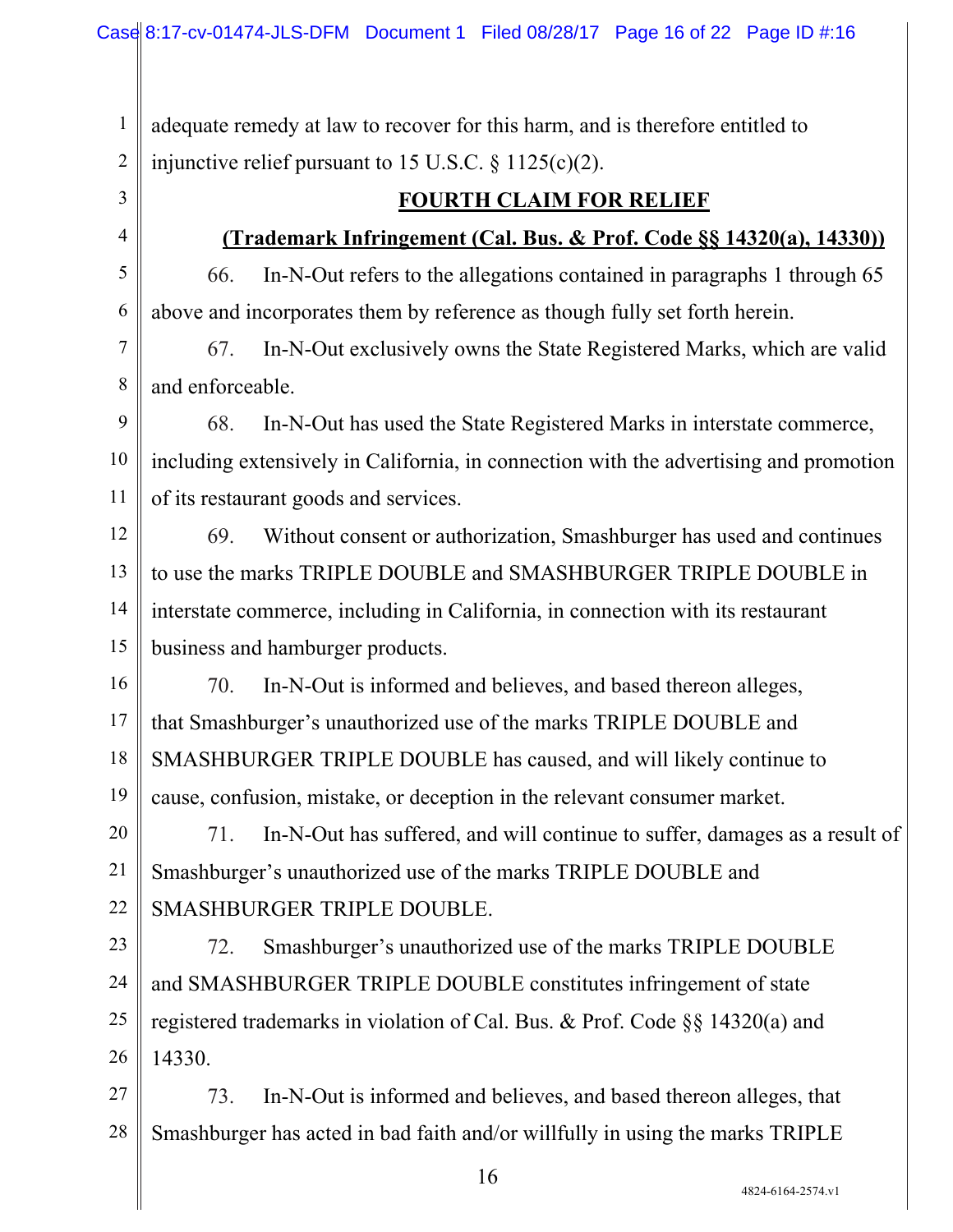1 2 DOUBLE and SMASHBURGER TRIPLE DOUBLE in connection with its restaurant services and burger sandwiches.

3 4 5 6 74. Smashburger's infringing acts have caused and will continue to cause In-N-Out to suffer irreparable injuries to its reputation and goodwill. In-N-Out does not have an adequate remedy at law to recover for this harm, and is therefore entitled to injunctive relief.

# 7

8

#### **FIFTH CLAIM FOR RELIEF**

#### **(Trademark Dilution (Cal. Bus. & Prof. Code § 14247))**

9 10 75. In-N-Out refers to the allegations contained in paragraphs 1 through 74 above and incorporates them by reference as though fully set forth herein.

11 12 13 14 15 16 17 18 76. In-N-Out is the owner of the Registered Marks, which are famous marks that are inherently distinctive throughout California, both inherently and through acquired distinctiveness as a result of In-N-Out's long-term advertising, publicity, and use of the Registered Marks in California for as long as more than 50 years, as a result of which the Registered Marks are widely recognized by the general consuming public of California as a designation of source of In-N-Out's goods and services. In particular, but without limitation, the Registered Marks are famous and distinctive in each city where Smashburger operates in California.

19 20 21 77. Smashburger's use of the marks TRIPLE DOUBLE and SMASHBURGER TRIPLE DOUBLE began after the Registered Marks became famous in California.

22 23 24 25 26 78. Smashburger's use of the marks TRIPLE DOUBLE and SMASHBURGER TRIPLE DOUBLE is likely to cause dilution of the distinctive nature of the Registered Marks by blurring the Registered Marks, *i.e.*, such use is likely to lessen consumers' association of In-N-Out's famous Registered Marks with In-N-Out's goods and services.

27 28 79. Smashburger's use of the marks TRIPLE DOUBLE and SMASHBURGER TRIPLE DOUBLE is likely to cause dilution of the distinctive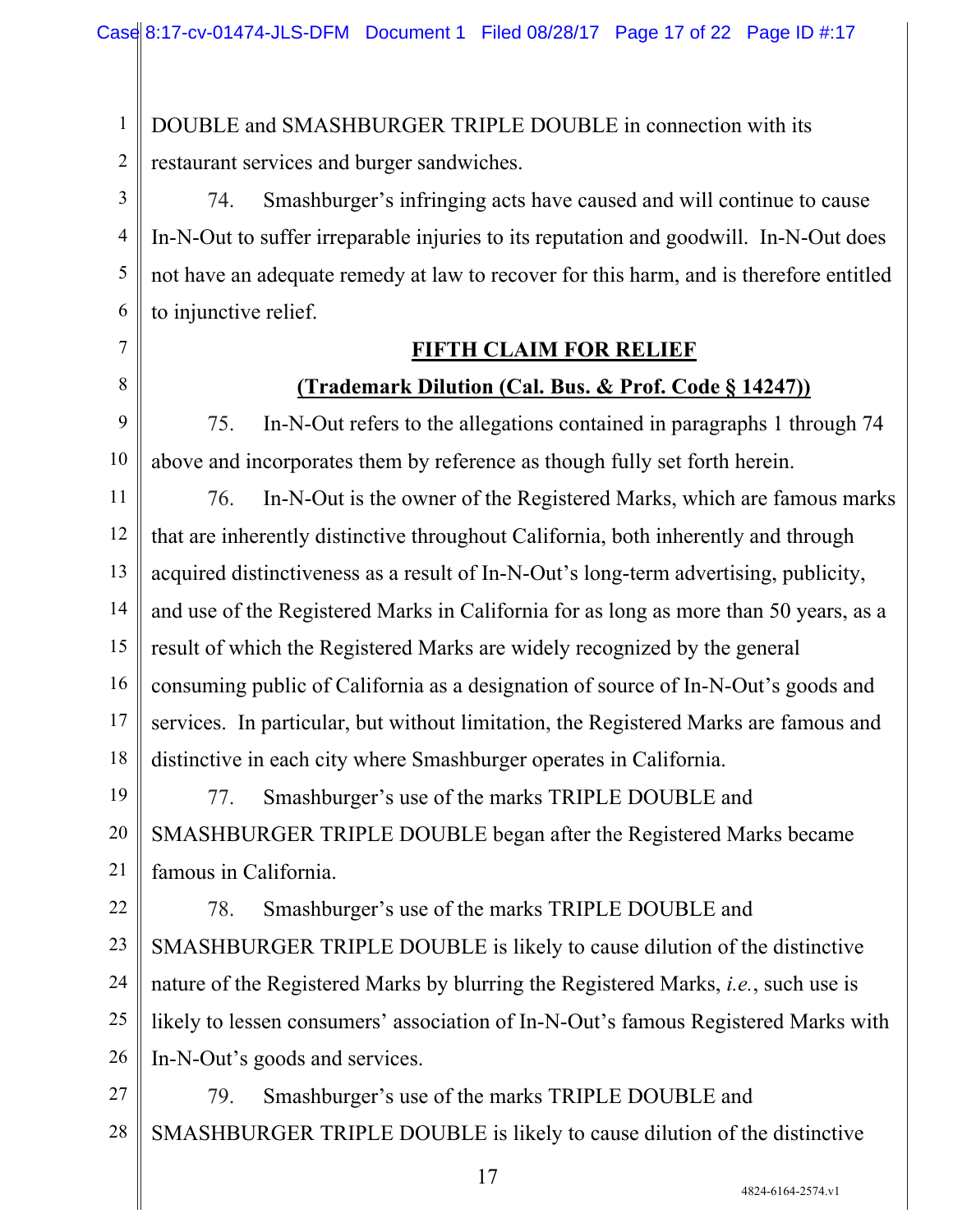1 2 nature of the Registered Marks by lessening the extensive and valuable goodwill, quality, and reputation that is associated with the Registered Marks.

3 4 5 6 7 8 9 10 11 80. Smashburger's trademark dilution in violation of Cal. Bus. & Prof. Code § 14247 has caused substantial injury to In-N-Out and is continuing to cause substantial injury. In-N-Out has no adequate remedy at law for these injuries. Unless Smashburger is restrained by this Court from continuing its trademark dilution in violation of Cal. Bus. & Prof. Code § 14247, these injuries will continue to accrue. Pursuant to Cal. Bus. & Prof. Code § 14247, In-N-Out is entitled to preliminary and permanent injunctive relief against Smashburger's trademark dilution, throughout the geographic area in which those marks are found to have become famous prior to commencement of Smashburger's junior use.

### **SIXTH CLAIM FOR RELIEF**

#### **(Unfair Competition Under the California Common Law)**

14 81. In-N-Out refers to the allegations contained in paragraphs 1 through 80 above and incorporates them by reference as though fully set forth herein.

16 17 82. The acts of Smashburger, complained of above, constitute unfair competition in violation of the common law of the State of California.

12

13

15

18 19 20 83. Upon information and belief, Smashburger's acts have been committed and are being committed with the deliberate purpose and intent of appropriating and trading on In-N-Out's goodwill and reputation.

21 22 84. In-N-Out has suffered, and will continue to suffer, damages as a result of Smashburger's unfair competition.

23 24 25 26 27 28 85. The actions of Smashburger described herein were taken with substantial certainty that such acts would cause harm to In-N-Out, in conscious disregard for the rights of In-N-Out and by conduct that was done with malice and ill-will and intent to harm In-N-Out, such as to constitute oppression, fraud, malice, and despicable conduct under Cal. Civ. Code § 3294, entitling In-N-Out to exemplary damages in an amount appropriate to punish and set an example of Smashburger.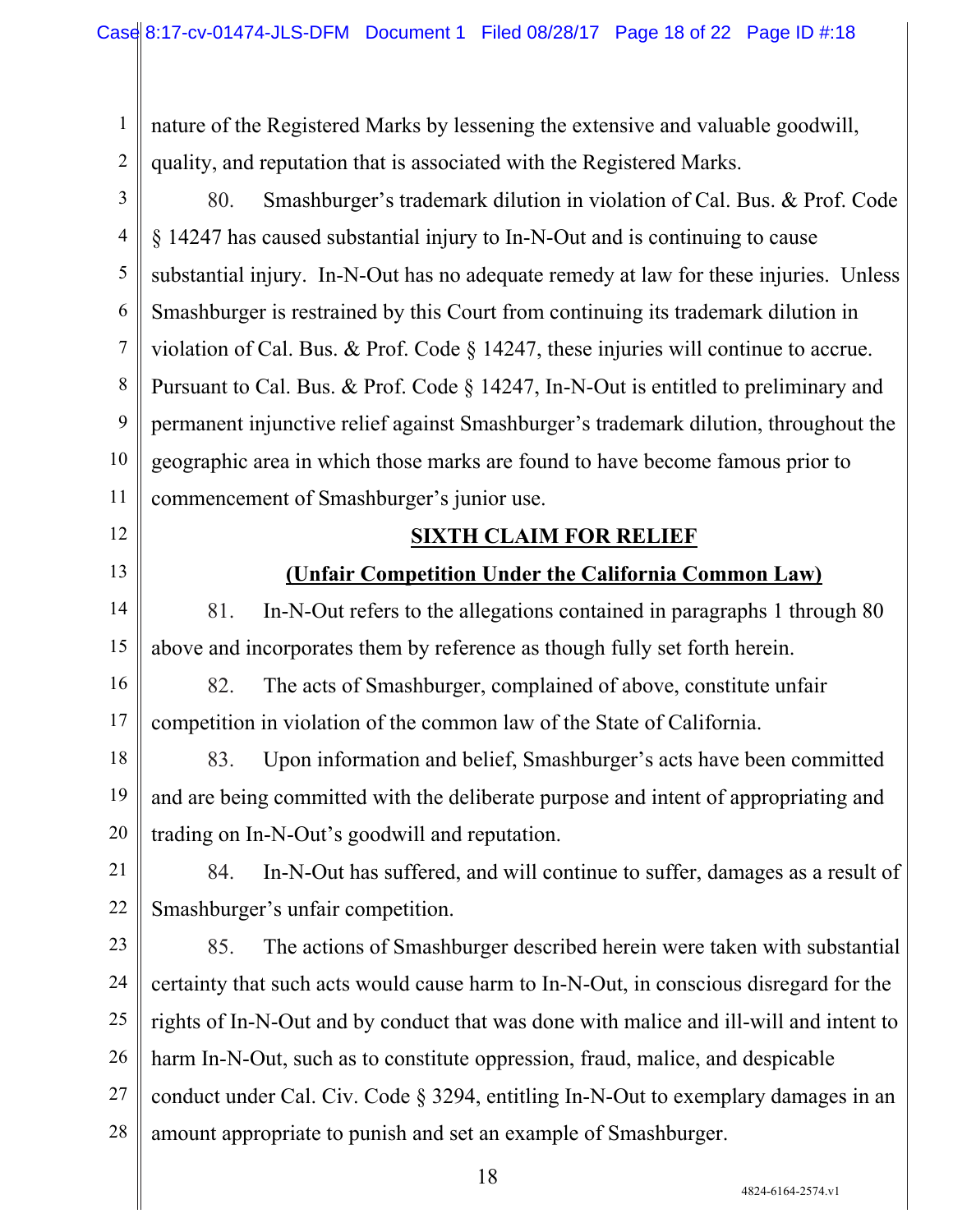1 2 3 86. The foregoing acts of Smashburger have caused In-N-Out irreparable harm, and, unless enjoined, Smashburger's acts as alleged herein will continue to cause In-N-Out irreparable harm, loss and injury.

**SEVENTH CLAIM FOR RELIEF** 

#### **(Unfair Competition (Cal. Bus. & Prof. Code §§ 17200** *et seq.***))**

6 87. In-N-Out refers to the allegations contained in Paragraphs 1 through 86 above and incorporates them by reference as though fully set forth herein.

9 10 11 12 88. Smashburger, by doing the acts alleged herein, has acted in violation of 15 U.S.C. §§ 1114 and 1125 and Cal. Bus. & Prof. Code § 14247, and has thereby engaged in unfair and unlawful business practices constituting statutory unfair competition in violation of Cal. Bus. & Prof. Code §§ 17200 *et seq.*

- 13 14 15 16 17 18 19 20 21 89. Smashburger's unfair and unlawful business practices in violation of Cal. Bus. & Prof. Code §§ 17200 *et seq.* have caused substantial injury to In-N-Out and are continuing to cause substantial injury. In-N-Out has no adequate remedy at law for these injuries. Unless Smashburger is restrained by this Court from continuing its unfair and unlawful business practices in violation of Cal. Bus. & Prof. Code §§ 17200 *et seq.*, these injuries will continue to accrue. Pursuant to Cal. Bus. & Prof. Code § 17204, In-N-Out is entitled to preliminary and permanent injunctive relief against Smashburger's unfair and unlawful business practices constituting statutory unfair competition in violation of Cal. Bus. & Prof. Code §§ 17200 *et seq.*
- 22 23

25

26

27

28

4

5

7

8

24 **WHEREFORE**, In-N-Out requests judgment in its favor and against Smashburger as follows:

a. That Smashburger, its agents, servants, employees, successors, assigns and attorneys and any related companies, and all persons in active concert or participation with one or more of them be permanently enjoined and restrained from unlawfully using the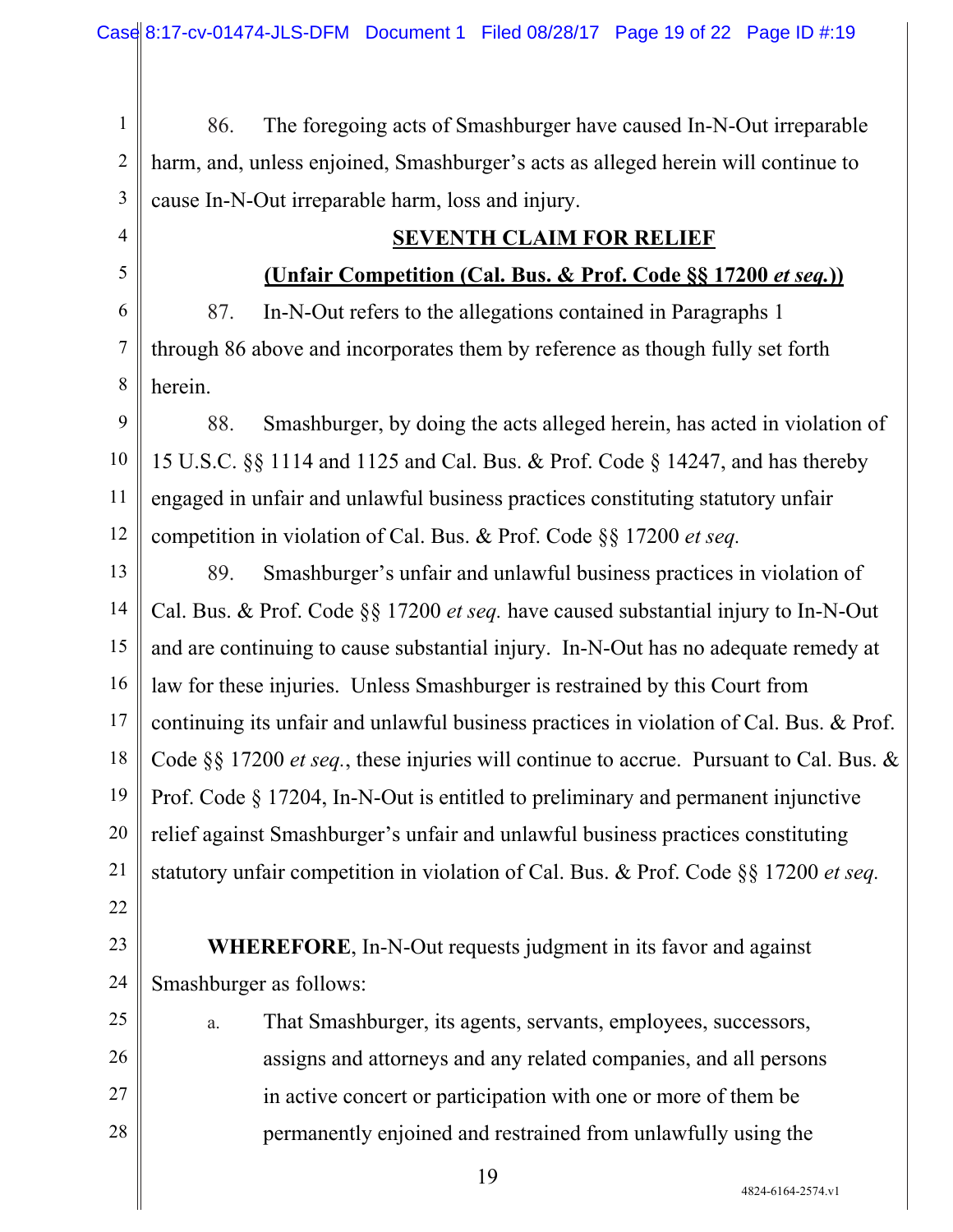| 1              |                | marks TRIPLE DOUBLE and SMASHBURGER TRIPLE                          |
|----------------|----------------|---------------------------------------------------------------------|
| $\overline{2}$ |                | DOUBLE, or any other mark that is confusingly similar to the        |
| 3              |                | Registered Marks;                                                   |
| 4              | $\mathbf b$ .  | For a preliminary injunction and a permanent injunction             |
| 5              |                | enjoining and restraining Smashburger, and its directors, officers, |
| 6              |                | agents, servants, employees, representatives, successors, assigns   |
| 7              |                | and any person acting at their request or direction or in active    |
| 8              |                | concert or participation with them, including but not limited to    |
| 9              |                | their franchisees, or any company related to Smashburger, from      |
| 10             |                | using in California the marks TRIPLE DOUBLE and                     |
| 11             |                | SMASHBURGER TRIPLE DOUBLE, or any other mark that is                |
| 12             |                | likely to dilute the Registered Marks;                              |
| 13             | $\mathbf{c}$ . | For an award of compensatory damages in an amount to be             |
| 14             |                | determined at trial;                                                |
| 15             | d.             | For a finding that this is an exceptional case under the Lanham     |
| 16             |                | Act;                                                                |
| 17             | e.             | For treble damages pursuant to 15 U.S.C. § 1117;                    |
| 18             | f.             | For exemplary damages as authorized by law;                         |
| 19             | g.             | For an award of reasonable attorney fees, investigatory fees and    |
| 20             |                | expenses; and                                                       |
| 21             |                |                                                                     |
| 22             |                |                                                                     |
| 23             |                |                                                                     |
| 24             |                |                                                                     |
| 25             |                |                                                                     |
| 26             |                |                                                                     |
| 27             |                |                                                                     |
| 28             |                |                                                                     |
|                |                |                                                                     |

 $\mathbb{I}$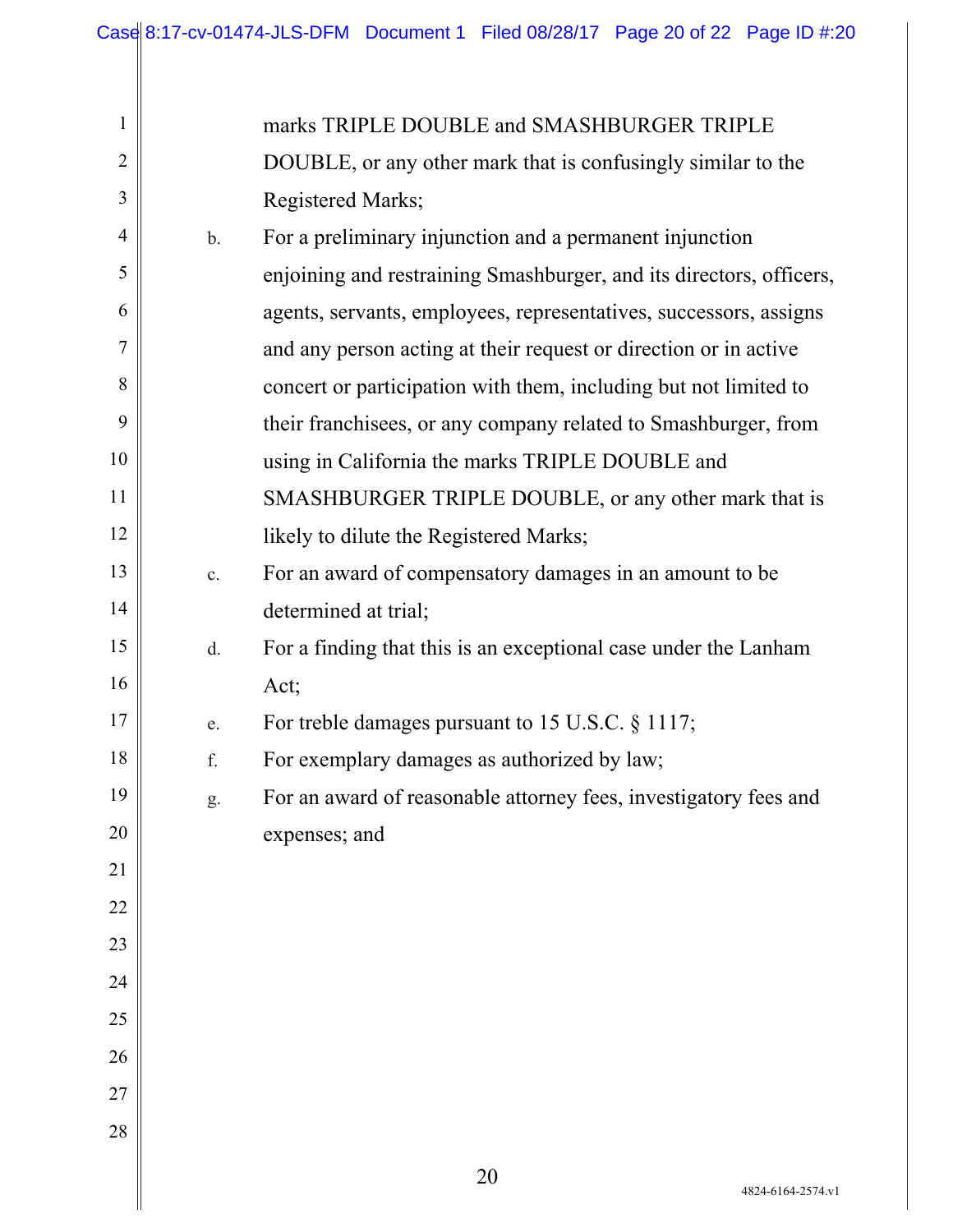|                | Case 8:17-cv-01474-JLS-DFM Document 1 Filed 08/28/17 Page 21 of 22 Page ID #:21 |
|----------------|---------------------------------------------------------------------------------|
|                |                                                                                 |
| $\mathbf{1}$   | For any such other relief that the circumstances may require and<br>$h$ .       |
| $\overline{c}$ | that the Court deems just and proper.                                           |
| $\mathfrak{Z}$ |                                                                                 |
| 4              | Dated: August 28, 2017                                                          |
| 5              | PILLSBURY WINTHROP SHAW PITTMAN LLP<br><b>CAROLYN S. TOTO</b>                   |
| 6              | JEFFREY D. WEXLER<br>SARKIS A. KHACHATRYAN                                      |
| 7              |                                                                                 |
| 8              | By ____ /s/ Carolyn S. Toto<br>Carolyn S. Toto                                  |
| 9              | Attorneys for Plaintiff In-N-Out Burgers                                        |
| 10             |                                                                                 |
| 11             |                                                                                 |
| 12             |                                                                                 |
| 13             |                                                                                 |
| 14             |                                                                                 |
| 15             |                                                                                 |
| 16             |                                                                                 |
| 17             |                                                                                 |
| 18             |                                                                                 |
| 19             |                                                                                 |
| $20\,$         |                                                                                 |
| 21             |                                                                                 |
| 22             |                                                                                 |
| 23             |                                                                                 |
| 24             |                                                                                 |
| 25             |                                                                                 |
| $26\,$         |                                                                                 |
| $27\,$         |                                                                                 |
| $28\,$         |                                                                                 |
|                | 21<br>4824-6164-2574.vl                                                         |